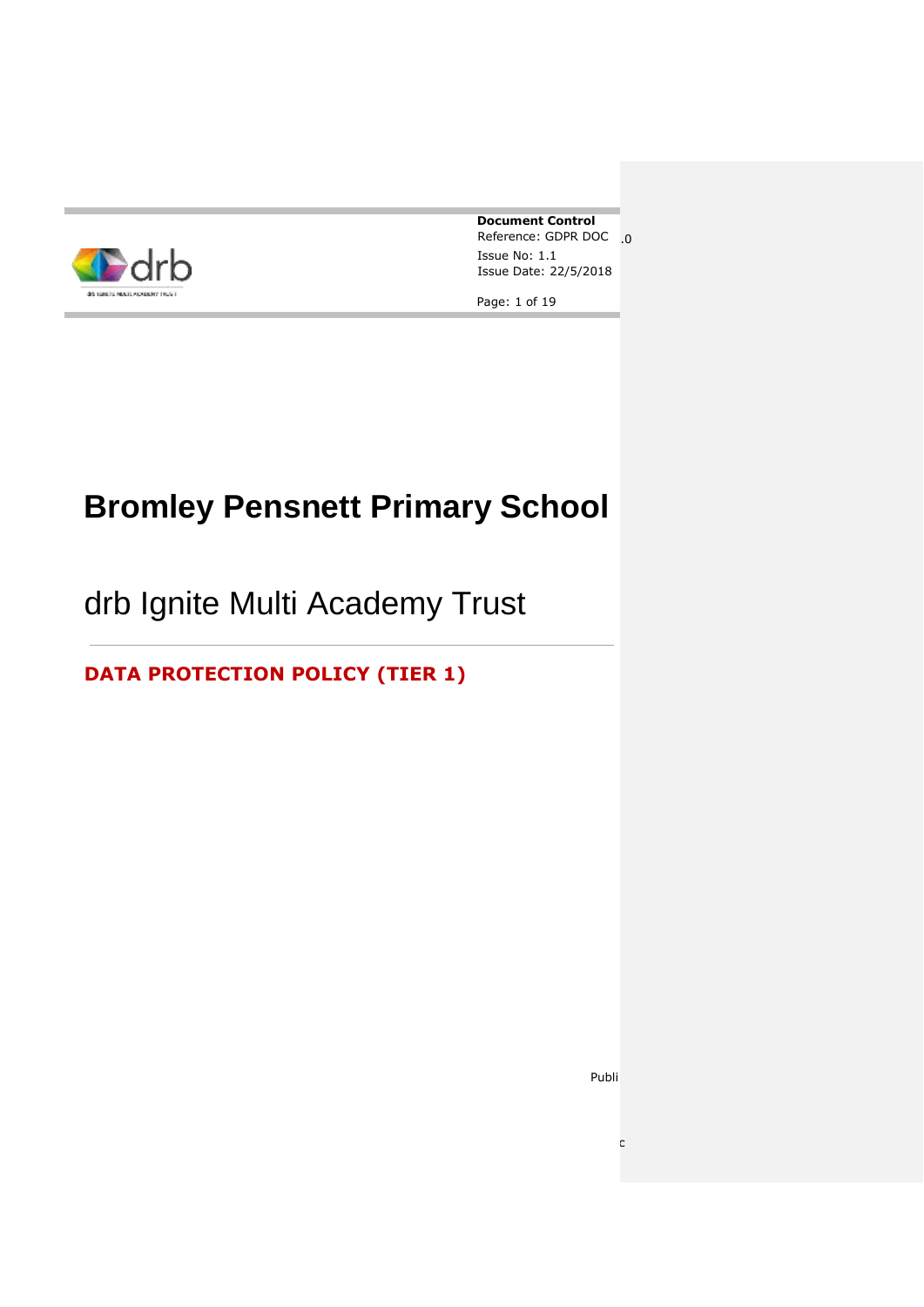| <b>30 ISBN IS MULTERCADERY TRUST</b> |  |  |  |  |  |
|--------------------------------------|--|--|--|--|--|

# **Contents**

|    | 1. Aims                                                    |
|----|------------------------------------------------------------|
| 2. | Legislation and guidance                                   |
| 3. | Definitions                                                |
| 4. | The data controller                                        |
|    | 5. Roles and responsibilities                              |
|    | 6. Data protection principles                              |
|    | 7. Collecting personal data                                |
|    | 8. Sharing personal data                                   |
|    | 9. Subject access requests and other rights of individuals |
|    | 11                                                         |
|    | 11                                                         |
|    | 11                                                         |
|    | 12                                                         |
|    | 12                                                         |
|    | 13                                                         |
|    | 13                                                         |
|    | 17. Personal data breaches                                 |
|    | 14                                                         |
|    | 14                                                         |
|    | 14                                                         |
| 16 |                                                            |
|    |                                                            |

### **Document Control**

Reference: GDPR DOC .0 Issue No: 1.1<br>Issue Date: 22/5/2018<br>Page: 2 of 19

 $\mathsf{C}$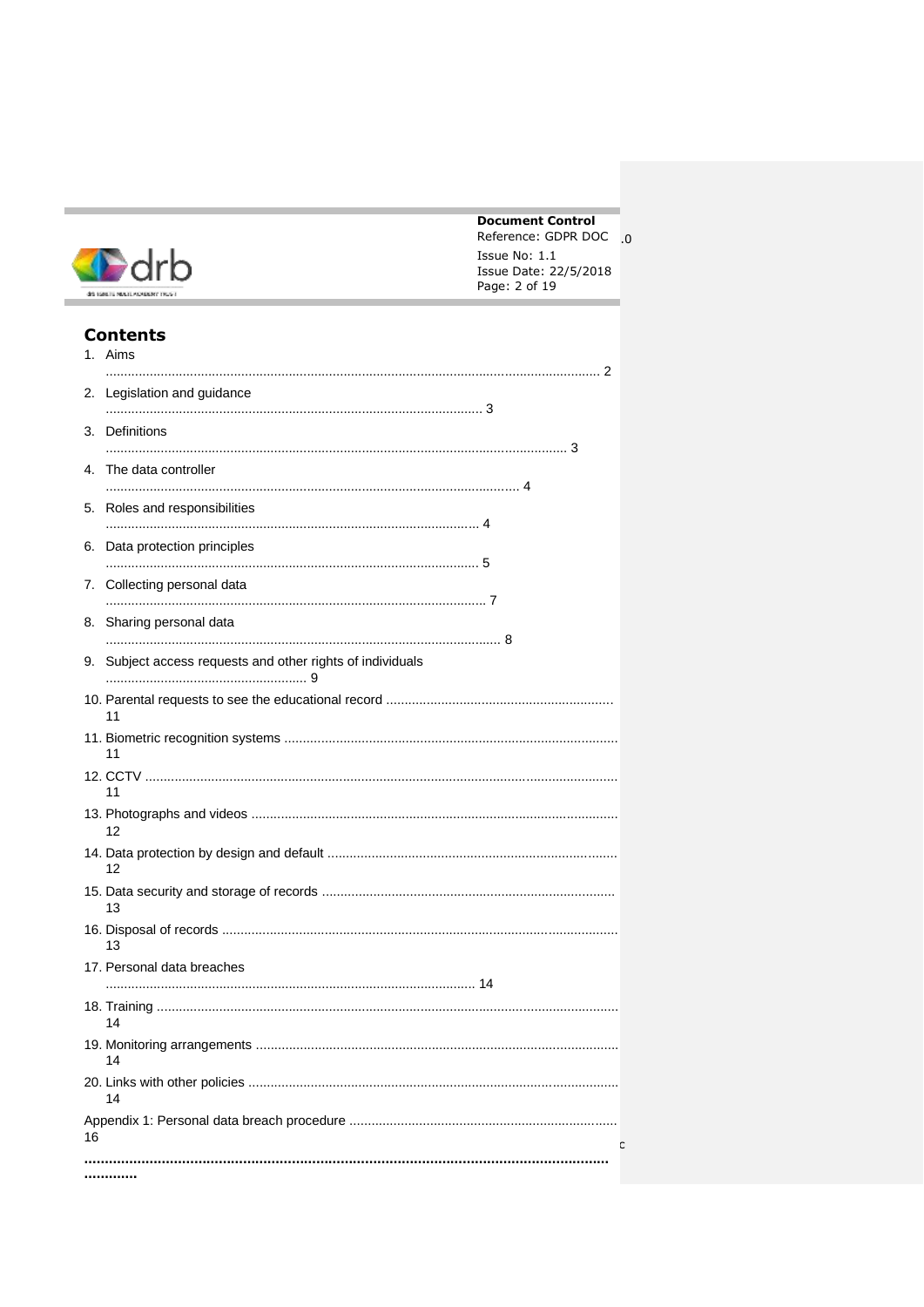### **1. Aims**

Our school aims to ensure that all personal data collected about staff, pupils, parents, governors, visitors and other individuals is collected, stored and processed in accordance with th[e General Data Protection Regulation \(GDPR\)](http://data.consilium.europa.eu/doc/document/ST-5419-2016-INIT/en/pdf) and the expected provisions of the Data Protection Act 2018 (DPA 2018) as set out in the Data Protection Bill. This policy applies to all personal data, regardless of whether it is in paper or electronic format.

Publi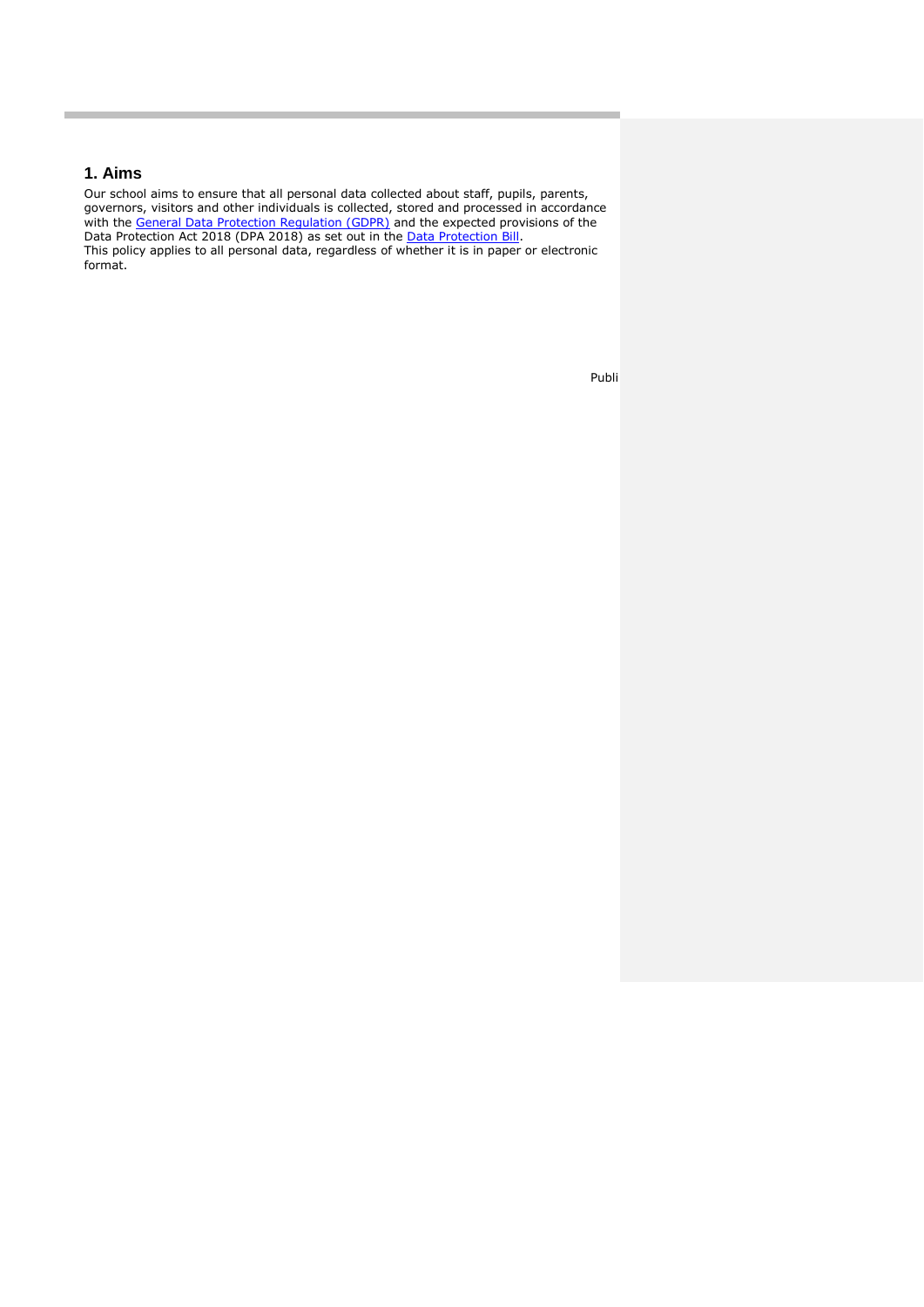

Reference: GDPR DOC 0 Issue No: 1.1 Issue Date: 22/5/2018

Page: 3 of 19

### **2. Legislation and guidance**

This policy meets the requirements of the GDPR and the expected provisions of the DPA 2018. It is based on guidance published by the Information Commissioner's Office (ICO) on the [GDPR](https://ico.org.uk/for-organisations/guide-to-the-general-data-protection-regulation-gdpr/) and the ICO's [code of practice for subject access requests.](https://ico.org.uk/media/for-organisations/documents/2014223/subject-access-code-of-practice.pdf)

It also reflects the ICO's [code of practice](https://ico.org.uk/media/for-organisations/documents/1542/cctv-code-of-practice.pdf) for the use of surveillance cameras and personal information.

In addition, this policy complies with our funding agreement and articles of association.

### **3. Definitions**

Establishment **–** the main establishment of the controller in the EU will be the place in which the controller makes the main decisions as to the purpose and means of its data processing activities. The main establishment of a processor in the EU will be its administrative centre. If a controller is based outside the EU, it will have to appoint a representative in the jurisdiction in which the controller operates to act on behalf of the controller and deal with supervisory authorities.

Personal data – any information relating to an identified or identifiable natural person ('data subject'); an identifiable natural person is one who can be identified, directly or indirectly, in particular by reference to an identifier such as a name, an identification number, location data, an online identifier or to one or more factors specific to the physical, physiological, genetic, mental, economic, cultural or social identity of that natural person.

Special categories of personal data – personal data revealing racial or ethnic origin, political opinions, religious or philosophical beliefs, or trade-union membership, and the processing of genetic data, biometric data for uniquely identifying a natural person, data concerning health or data concerning a natural person's sex life or sexual orientation.

Data controller - the natural or legal person, public authority, agency or other body which, alone or jointly with others, determines the purposes and means of the processing of personal data; where the purposes and means of such processing are determined by Union or Member State law, the controller or the specific criteria for its nomination may be provided for by Union or Member State law.

Processor – A person or other body, other than an employee of the data controller, who processes personal data on behalf of the data controller

Data subject - any living individual who is the subject of personal data held by an organisation.

Processing – any operation or set of operations which is performed on personal data or on sets of personal data, whether or not by automated means, such as collection, recording, organisation, structuring, storage, adaptation or alteration, retrieval, consultation, use, disclosure by transmission, dissemination or otherwise making available, alignment or combination, restriction, erasure or destruction.

Profiling **–** is any form of automated processing of personal data intended to evaluate certain personal aspects relating to a natural person, or to analyse or predict that person's performance at work, economic situation, location, health, personal preferences, reliability,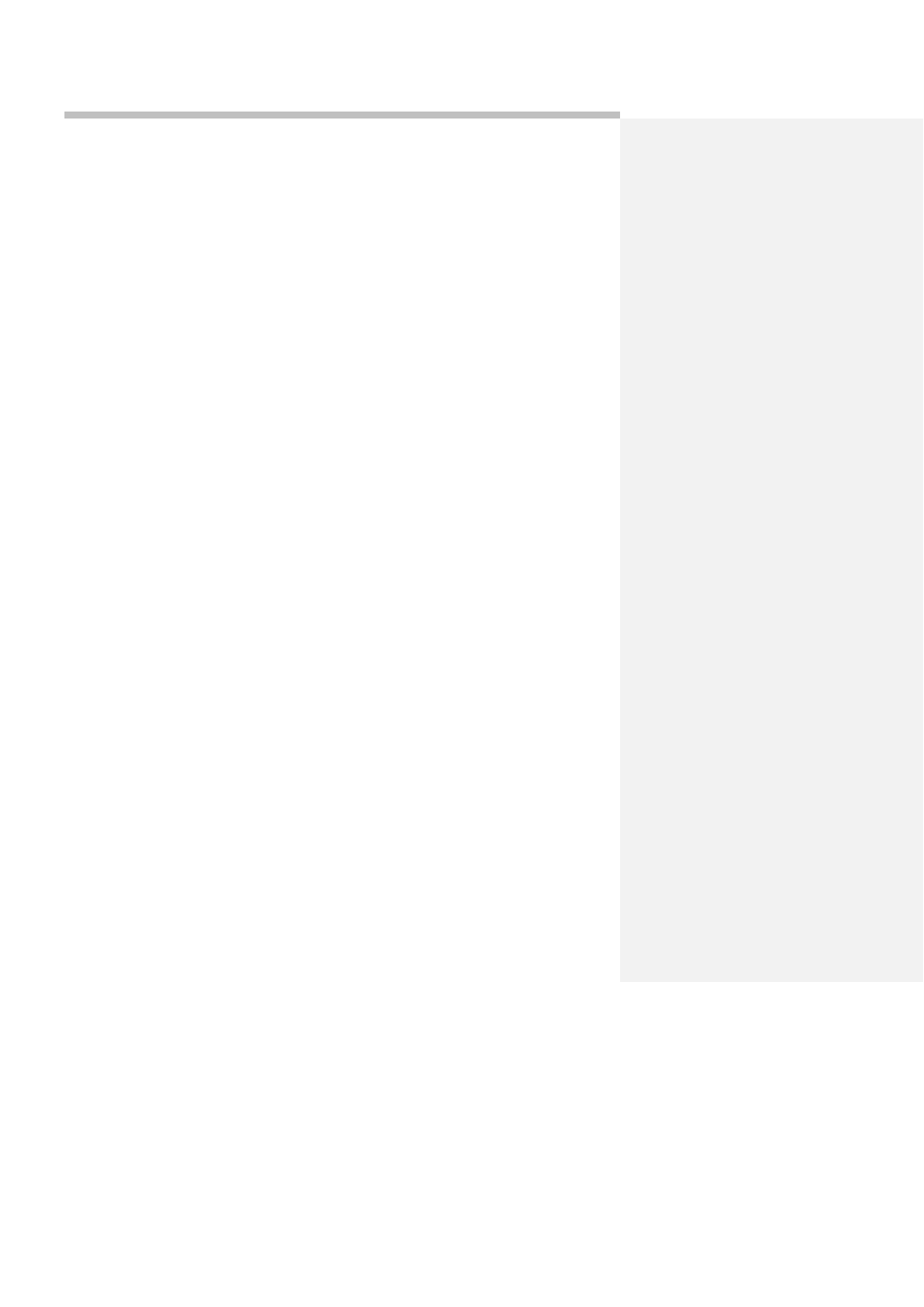

or behavior. This definition is linked to the right of the data subject to object to profiling and a right to be informed about the existence of profiling, of measures based on profiling and the envisaged effects of profiling on the individual.

Personal data breach **–** a breach of security leading to the accidental, or unlawful, destruction, loss, alteration, unauthorised disclosure of, or access to, personal data transmitted, stored or otherwise processed. There is an obligation on the controller to report personal data breaches to the supervisory authority and where the breach is likely to adversely affect the personal data or privacy of the data subject.

Data subject consent **-** means any freely given, specific, informed and unambiguous indication of the data subject's wishes by which he or she, by a statement or by a clear affirmative action, signifies agreement to the processing of personal data.

Child **–** the GDPR defines a child as anyone under the age of 16 years old, although this may be lowered to 13 by Member State law. The processing of personal data of a child is only lawful if parental or custodian consent has been obtained. The controller shall make reasonable efforts to verify in such cases that consent is given or authorised by the holder of parental responsibility over the child.

Third party – a natural or legal person, public authority, agency or body other than the data subject, controller, processor and persons who, under the direct authority of the controller or processor, are authorised to process personal data.

Filing system – any structured set of personal data which are accessible according to specific criteria, whether centralised, decentralised or dispersed on a functional or geographical basis.

### **4. The data controller**

Our school processes personal data relating to parents, pupils, staff, governors, visitors and others, and therefore is a data controller.

The school is registered as a data controller with the ICO and will renew this registration annually or as otherwise legally required.

# **Document Control**

Reference: GDPR DOC 1 Issue No: 1.1 Issue Date: 22/5/2018 Page: 6 of 27

**Commented [A1]:** Article 8, 1 – first paragraph.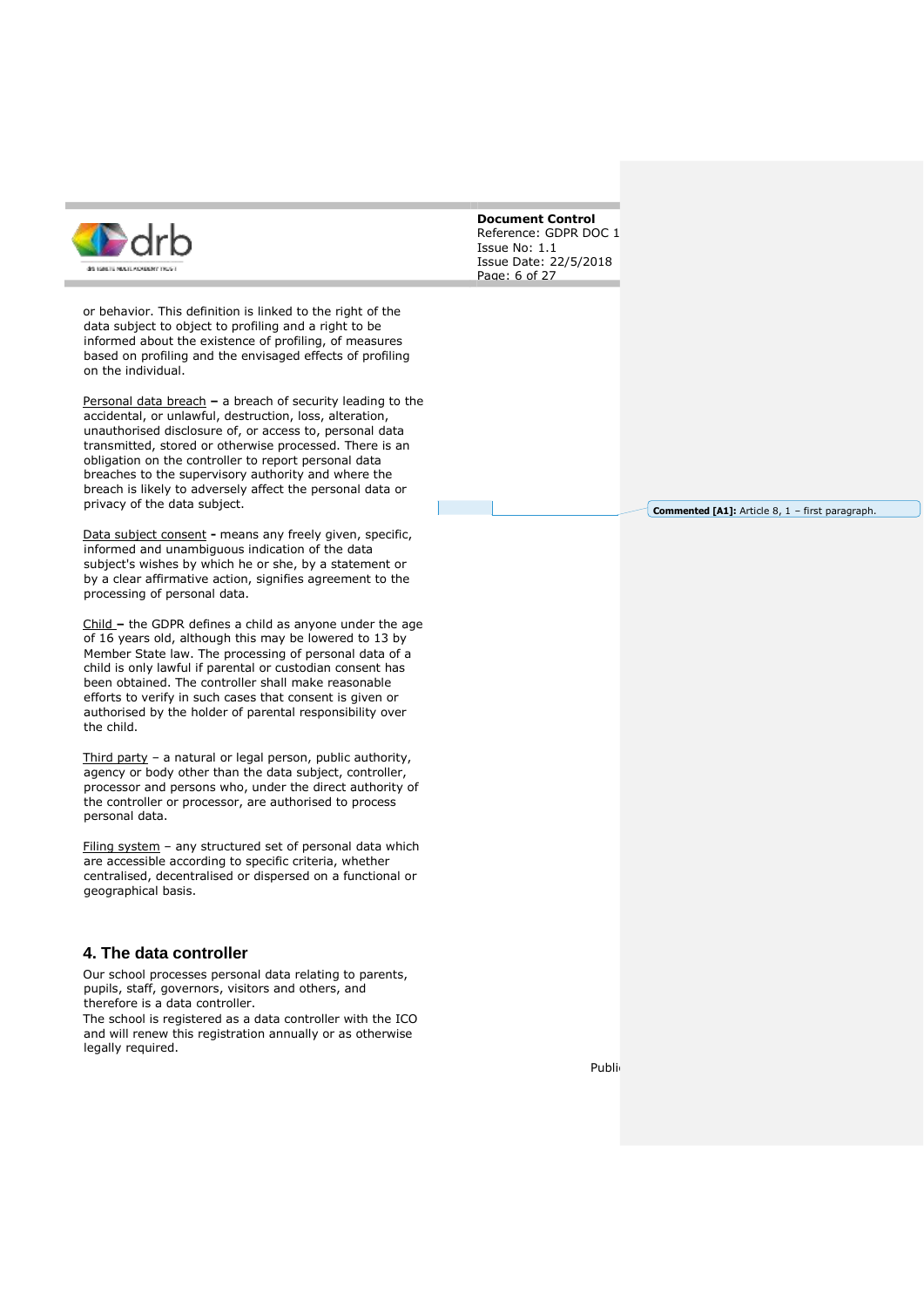

**Document Control** Reference: GDPR DOC 1.0 Issue No: 1.1 Issue Date: 22/5/2018 Page: 7 of 27

# **5. Roles and responsibilities**

This policy applies to **all staff** employed by our school, and to external organisations or individuals working on our behalf. Staff who do not comply with this policy may face disciplinary action.

### **5.1 Governing board**

The governing board has overall responsibility for ensuring that our school complies with all relevant data protection obligations.

### **5.2 Data protection officer**

The data protection officer (DPO) is responsible for overseeing the implementation of this policy, monitoring our compliance with data protection law, and developing related policies and guidelines where applicable.

They will provide an annual report of their activities directly to the governing board and, where relevant, report to the board their advice and recommendations on school data protection issues.

The DPO is also the first point of contact for individuals (including employees/staff) whose personal data the school processes, and for the ICO.

Full details of the DPO's responsibilities are set out in their job description. Our DPO is Alvin Walters and is contactable via email: dpo@drbignitemat.co.uk

### **5.3 Headteacher**

The headteacher acts as the representative of the data controller on a day-to-day basis.

### **5.4 All staff**

Staff are responsible for:

- Collecting, storing and processing any personal data in accordance with this policy
- Informing the school of any changes to their personal data, such as a change of address
- Contacting the DPO in the following circumstances:
	- o With any questions about the operation of this policy, data protection law, retaining personal data or keeping personal data secure
	- If they have any concerns that this policy is not being followed  $\circ$  If they are unsure whether or not they have a lawful basis to use personal data in a particular way
	- o If they need to rely on or capture consent, draft a privacy notice, deal with data protection rights invoked by an individual, or transfer personal data outside the European Economic Area
	- o If there has been a data breach in which case you MUST inform the DPO o Whenever they are engaging in a new activity that may affect the privacy rights of individuals
	- o If they need help with any contracts or sharing personal data with third parties

**Commented [A2]:** The ICO provides guidance on 'Privacy notices, transparency and control' here: https://ico.org.uk/for-organisations/guide-to-dat [protection/privacy-notices-transparency-and-control/](https://ico.org.uk/for-organisations/guide-to-data-protection/privacy-notices-transparency-and-control/)

Public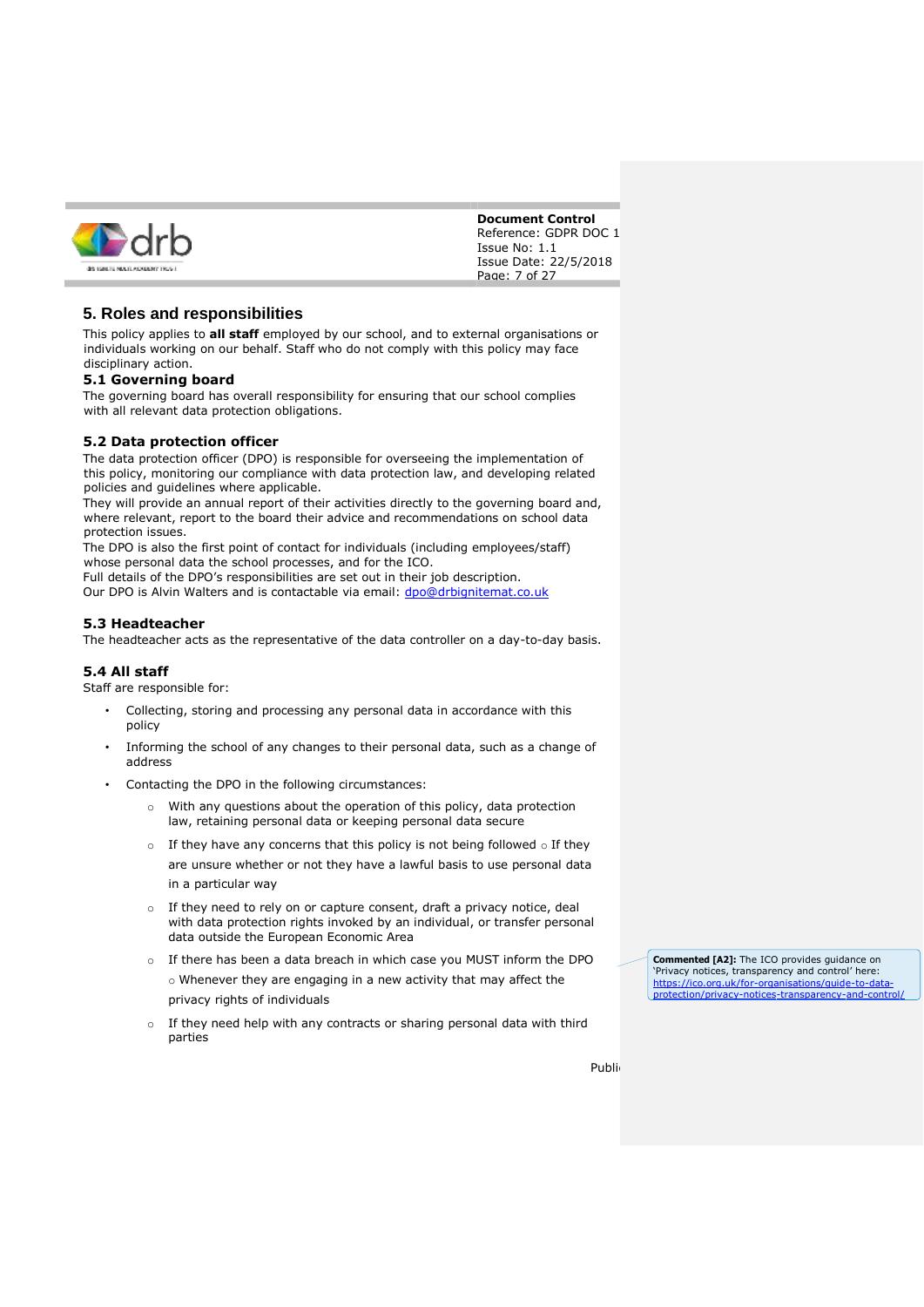

**Document Control** Reference: GDPR DOC 1.0 Issue No: 1.1 Issue Date: 22/5/2018 Page: 8 of 27

# **6. Data protection principles**

The GDPR is based on data protection principles that our school must comply with. The principles say that personal data must be:

6.1 Processed lawfully, fairly and in a transparent manner where;

- a. Lawful identify a lawful basis before you can process personal data. These are often referred to as the "conditions for processing", for example consent.
- b. Fairly  $-$  in order for processing to be fair, the data controller has to make certain information available to the data subjects as practicable. This applies whether the personal data was obtained directly from the data subjects or from other sources.
- c. Transparently the GDPR includes rules on giving privacy information to data subjects in  $Articles$  12, [13](https://gdpr-info.eu/art-13-gdpr/) [a](https://gdpr-info.eu/art-13-gdpr/)nd  $14$ . These are detailed and specific, placing an emphasis on making privacy notices understandable and accessible. Information plain language.
- 6.2 Collected for specified, explicit and legitimate purposes

#### is processed

- 6.4Accurate and, where necessary, kept up to date
- 6.5Kept for no longer than is necessary for the purposes for which it is processed

6.6Processed in a way that ensures it is appropriately secure

This policy sets out how the school aims to comply with these principles.

The Data Protection Officer will carry out a risk assessment taking into account all the circumstances of Organisation Name's controlling or processing operations.

In determining appropriateness, the Data Protection Officer should also consider the extent of possible damage or loss that might be caused to individuals (e.g. staff or customers) if a security breach occurs, the effect of any security breach on Organisation Name itself, and any likely reputational damage including the possible loss of customer trust.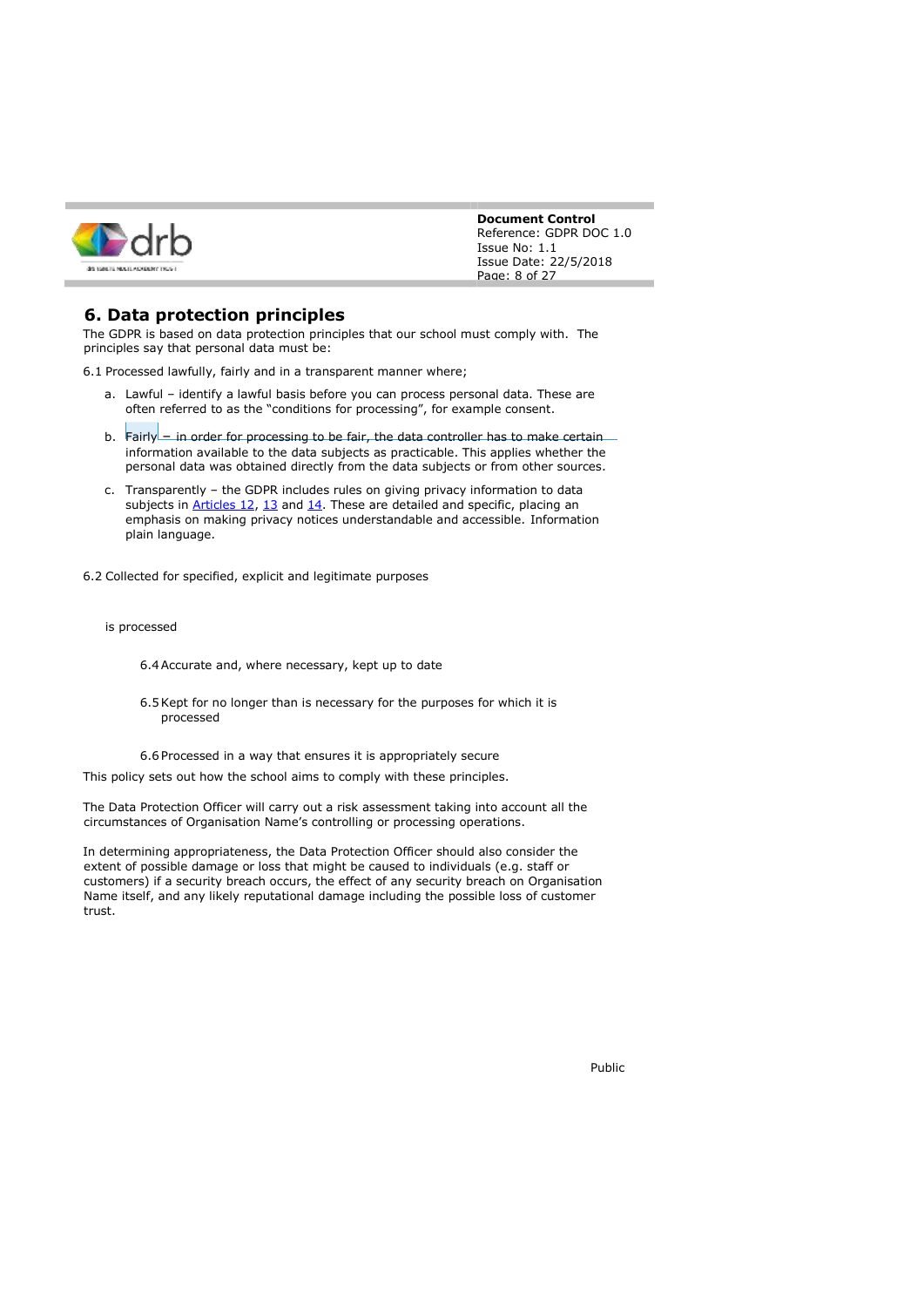

**Document Control** Reference: GDPR DOC 1 Issue No: 1.1 Issue Date: 22/5/2018 Page: 9 of 27

must be communicated to the data subject in an intelligible form using clear and

6.3Adequate, relevant and limited to what is necessary to fulfil the purposes for which it

**Commented [A3]:** You should link this to any documentation you hold on your preferred risk assessment methodology.

- □ Password protection [\(PASSWORD POLICY \(TIER 2\)](https://thedrbgroup.sharepoint.com/:w:/g/dimat/EWzF9z6Z8dlDkv_jSCcwUPIBdudLTlV2EkmhjbHz_3zpzg?e=9Ci26Y) [-](https://thedrbgroup.sharepoint.com/:w:/g/dimat/EWzF9z6Z8dlDkv_jSCcwUPIBdudLTlV2EkmhjbHz_3zpzg?e=9Ci26Y) [GDPR-C\\_DOC\\_9.2.4](https://thedrbgroup.sharepoint.com/:w:/g/dimat/EWzF9z6Z8dlDkv_jSCcwUPIBdudLTlV2EkmhjbHz_3zpzg?e=9Ci26Y)
- □ Automatic locking of idle terminals;

Removal of access rights for USB and other memory media [\(ACCESS RULES](https://thedrbgroup.sharepoint.com/:w:/g/dimat/EZS8RlpmnfZDv-bLhWypULMB7JB4RUbXL3IYBBX-i0yHMg?e=VLUteo) [AND RIGHTS PROCEDURE](https://thedrbgroup.sharepoint.com/:w:/g/dimat/EZS8RlpmnfZDv-bLhWypULMB7JB4RUbXL3IYBBX-i0yHMg?e=VLUteo) [-](https://thedrbgroup.sharepoint.com/:w:/g/dimat/EZS8RlpmnfZDv-bLhWypULMB7JB4RUbXL3IYBBX-i0yHMg?e=VLUteo) [GDPR-C DOC 9.1.2](https://thedrbgroup.sharepoint.com/:w:/g/dimat/EZS8RlpmnfZDv-bLhWypULMB7JB4RUbXL3IYBBX-i0yHMg?e=VLUteo) [& SECURE DISPOSAL OF](https://thedrbgroup.sharepoint.com/:w:/g/dimat/ESPjQFLXQDVLi1p_eNXvVmMBzEOvbRjmUzqnkEskXIcRqQ?e=gtafI9) [STORAGE MEDIA \(TIER 2\)](https://thedrbgroup.sharepoint.com/:w:/g/dimat/ESPjQFLXQDVLi1p_eNXvVmMBzEOvbRjmUzqnkEskXIcRqQ?e=gtafI9) - [GDPR-C\\_DOC\\_11.2.7\);](https://thedrbgroup.sharepoint.com/:w:/g/dimat/ESPjQFLXQDVLi1p_eNXvVmMBzEOvbRjmUzqnkEskXIcRqQ?e=gtafI9) Virus checking software [and f](https://thedrbgroup.sharepoint.com/:w:/g/dimat/ESPjQFLXQDVLi1p_eNXvVmMBzEOvbRjmUzqnkEskXIcRqQ?e=gtafI9)irewalls [\(WIRELESS NOTEBOOK COMPUTER](https://thedrbgroup.sharepoint.com/:w:/g/dimat/EVK87JD3R6hMqPOaN76np9sBuQGcUQtRkgxKjH-p67BOiw?e=ju7FHL) [SECURITY PROCEDURE](https://thedrbgroup.sharepoint.com/:w:/g/dimat/EVK87JD3R6hMqPOaN76np9sBuQGcUQtRkgxKjH-p67BOiw?e=ju7FHL) - [GDPR-C DOC 6.2.1\);](https://thedrbgroup.sharepoint.com/:w:/g/dimat/EVK87JD3R6hMqPOaN76np9sBuQGcUQtRkgxKjH-p67BOiw?e=ju7FHL) Role-based access ri[ghts in](https://thedrbgroup.sharepoint.com/:w:/g/dimat/EVK87JD3R6hMqPOaN76np9sBuQGcUQtRkgxKjH-p67BOiw?e=ju7FHL)cluding those assigned to temporary staff [\(ACCESS](https://thedrbgroup.sharepoint.com/:w:/g/dimat/EZS8RlpmnfZDv-bLhWypULMB7JB4RUbXL3IYBBX-i0yHMg?e=VLUteo) [RULES AND RIGHTS PROCEDURE](https://thedrbgroup.sharepoint.com/:w:/g/dimat/EZS8RlpmnfZDv-bLhWypULMB7JB4RUbXL3IYBBX-i0yHMg?e=VLUteo) - [GDPR-C DOC 9.1.2\)](https://thedrbgroup.sharepoint.com/:w:/g/dimat/EZS8RlpmnfZDv-bLhWypULMB7JB4RUbXL3IYBBX-i0yHMg?e=VLUteo) Encryption of devices that leav[e the](https://thedrbgroup.sharepoint.com/:w:/g/dimat/EZS8RlpmnfZDv-bLhWypULMB7JB4RUbXL3IYBBX-i0yHMg?e=VLUteo) organisations pre[mi](https://thedrbgroup.sharepoint.com/:w:/g/dimat/EZS8RlpmnfZDv-bLhWypULMB7JB4RUbXL3IYBBX-i0yHMg?e=VLUteo)ses such as laptops [\(WIRELESS NOTEBOOK COMPUTER SECURITY PROCEDURE](https://thedrbgroup.sharepoint.com/:w:/g/dimat/EVK87JD3R6hMqPOaN76np9sBuQGcUQtRkgxKjH-p67BOiw?e=ju7FHL) [-](https://thedrbgroup.sharepoint.com/:w:/g/dimat/EVK87JD3R6hMqPOaN76np9sBuQGcUQtRkgxKjH-p67BOiw?e=ju7FHL) [GDPR-C DOC](https://thedrbgroup.sharepoint.com/:w:/g/dimat/EVK87JD3R6hMqPOaN76np9sBuQGcUQtRkgxKjH-p67BOiw?e=ju7FHL)  $6.2.1$ 

- G Security of local and wide area networks [\(WIRELESS NOTEBOOK COMPUTER](https://thedrbgroup.sharepoint.com/:w:/g/dimat/EVK87JD3R6hMqPOaN76np9sBuQGcUQtRkgxKjH-p67BOiw?e=ju7FHL) [SECURITY PROCEDURE](https://thedrbgroup.sharepoint.com/:w:/g/dimat/EVK87JD3R6hMqPOaN76np9sBuQGcUQtRkgxKjH-p67BOiw?e=ju7FHL) - [GDPR-C DOC 6.2.1\);](https://thedrbgroup.sharepoint.com/:w:/g/dimat/EVK87JD3R6hMqPOaN76np9sBuQGcUQtRkgxKjH-p67BOiw?e=ju7FHL)
- Privacy enhancing te[chnolo](https://thedrbgroup.sharepoint.com/:w:/g/dimat/EVK87JD3R6hMqPOaN76np9sBuQGcUQtRkgxKjH-p67BOiw?e=ju7FHL)gies such as pseudonymisation and anonymisation;
- Identifying appropriate international security standards relevant to Organisation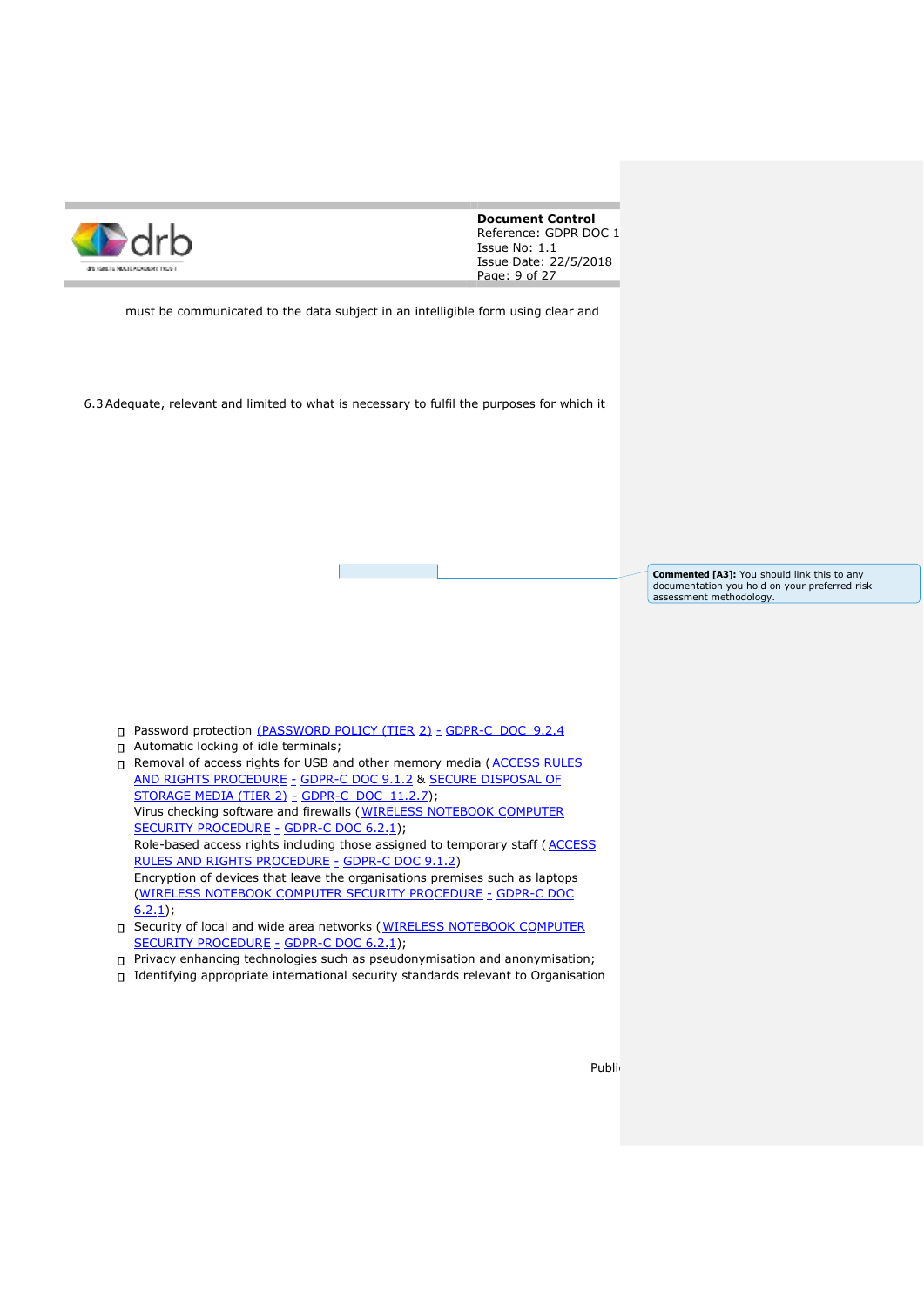

**Document Control** Reference: GDPR DOC 1.0 Issue No: 1.1 Issue Date: 22/5/2018 Page: 1 of 27

When assessing appropriate technical measures, the Data Protection Officer will consider the following:



Name.

When assessing appropriate organisational measures the Data Protection Officer will consider the following: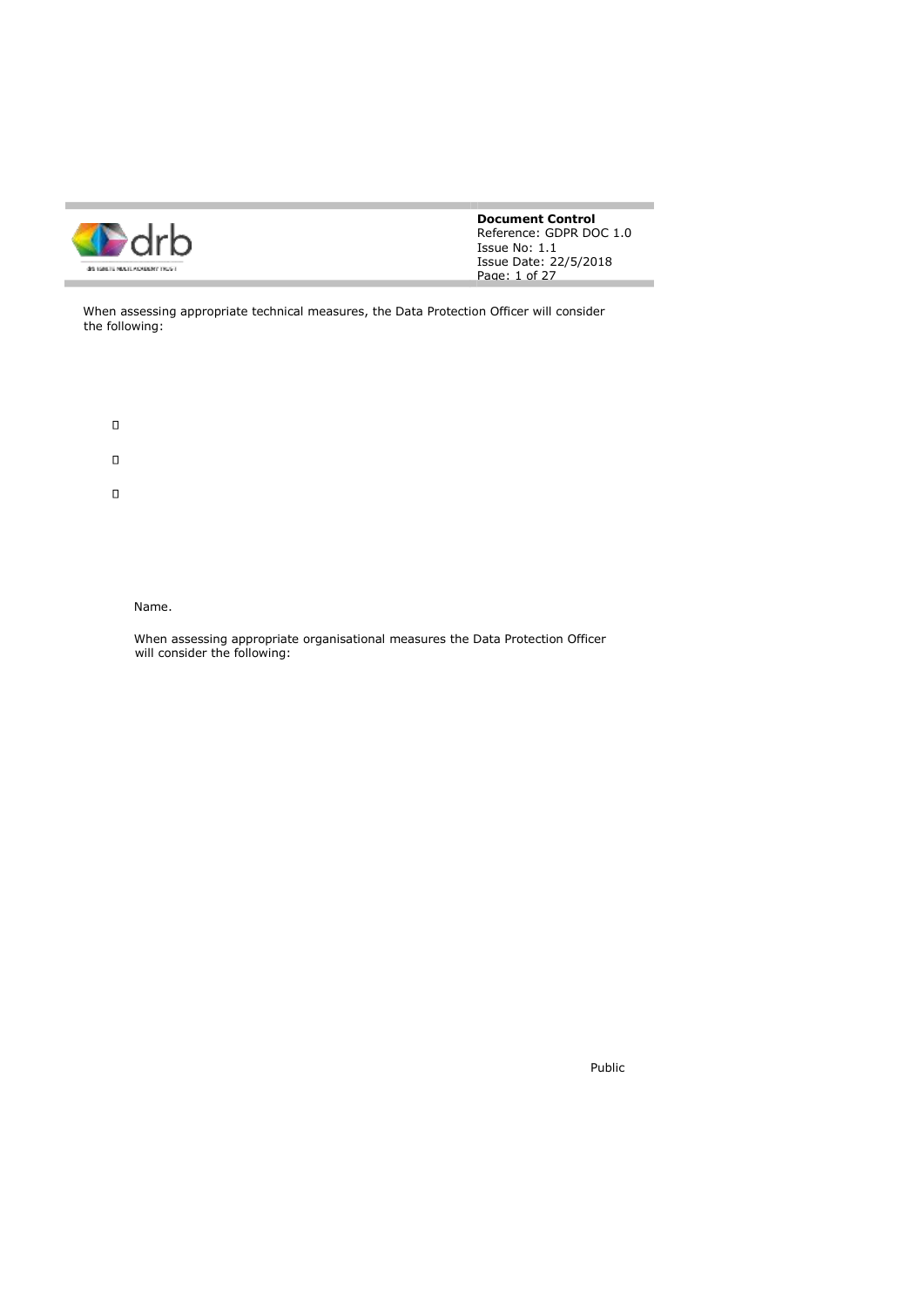

Reference: GDPR DOC 1 Issue No: 1.1 Issue Date: 22/5/2018 Page: 1 of 27

- □ The appropriate training levels throughout Organisation Name;
- $\Box$  Measures that consider the reliability of employees (such as references etc.);
- $\Box$  The inclusion of data protection in employment contracts;
- Identification of disciplinary action measures for data breaches;
- □ Monitoring of staff for compliance with relevant security standards;
- Physical access controls to electronic and paper-based records;
- Adoption of a clear desk policy;
- □ Storing of paper-based data in lockable fire-proof cabinets;
- Restricting the use of portable electronic devices outside of the workplace;
- $\Box$  Restricting the use of employee's own personal devices being used in the workplace:
- Adopting clear rules about passwords;
- Making regular backups of personal data and storing the media off -site;
- $\Box$  The imposition of contractual obligations on the importing organisations to take appropriate security measures when transferring data outside the EEA.

These controls have been selected on the basis of identified risks to personal data, and the potential for damage or distress to individuals whose data is being processed.

[Organisation Name's compliance with this principle is contained in its Information Security Management System (ISMS), which has been developed in line with ISO/IEC 27001:2013 and th[e INFORMATION SECURITY POLICY-GDPR\\_DOC\\_5.2.\]](https://thedrbgroup.sharepoint.com/:w:/g/dimat/EeWndVpxEYlAtS9EPKWUQrABola7D9a6NRleHLci7evX_A?e=YAK6vp)

6.7 The controller must be able to demonstrate compliance with the GDPR's other principles (accountability)

The GDPR includes provisions that promote accountability and governance. These complement the GDPR's transparency requirements. The accountability principle in Article 5(2) requires you to demonstrate that you comply with the principles and states explicitly that this is your responsibility.

The Organisation Name will demonstrate compliance with the data protection principles by implementing data protection policies, adhering to codes of conduct, implementing technical and organisational measures, as well as adopting techniques such as data protection by design, DPIAs, breach notification procedures and incident response plans.

# **7. Collecting personal data**

### **7.1 Lawfulness, fairness and transparency**

We will only process personal data where we have one of 6 'lawful bases' (legal reasons) to do so under data protection law:

- $\Box$ The data needs to be processed so that the school can **fulfil a contract** with the individual, or the individual has asked the school to take specific steps before entering into a contract
- The data needs to be processed so that the school can **comply with a legal obligation**
- The data needs to be processed to ensure the **vital interests** of the individual e.g. to protect someone's life

Public

**Commented [A4]:** Or implement a BYOD policy

**Commented [A5]:** The ICO has published guidance on Accountability and Governance here<br>[https://ico.org.uk/for-organisations/data-protection](https://ico.org.uk/for-organisations/data-protection-reform/overview-of-the-gdpr/accountability-and-governance/)[reform/overview-of-the-gdpr/accountability-and-](https://ico.org.uk/for-organisations/data-protection-reform/overview-of-the-gdpr/accountability-and-governance/)

[governance/](https://ico.org.uk/for-organisations/data-protection-reform/overview-of-the-gdpr/accountability-and-governance/)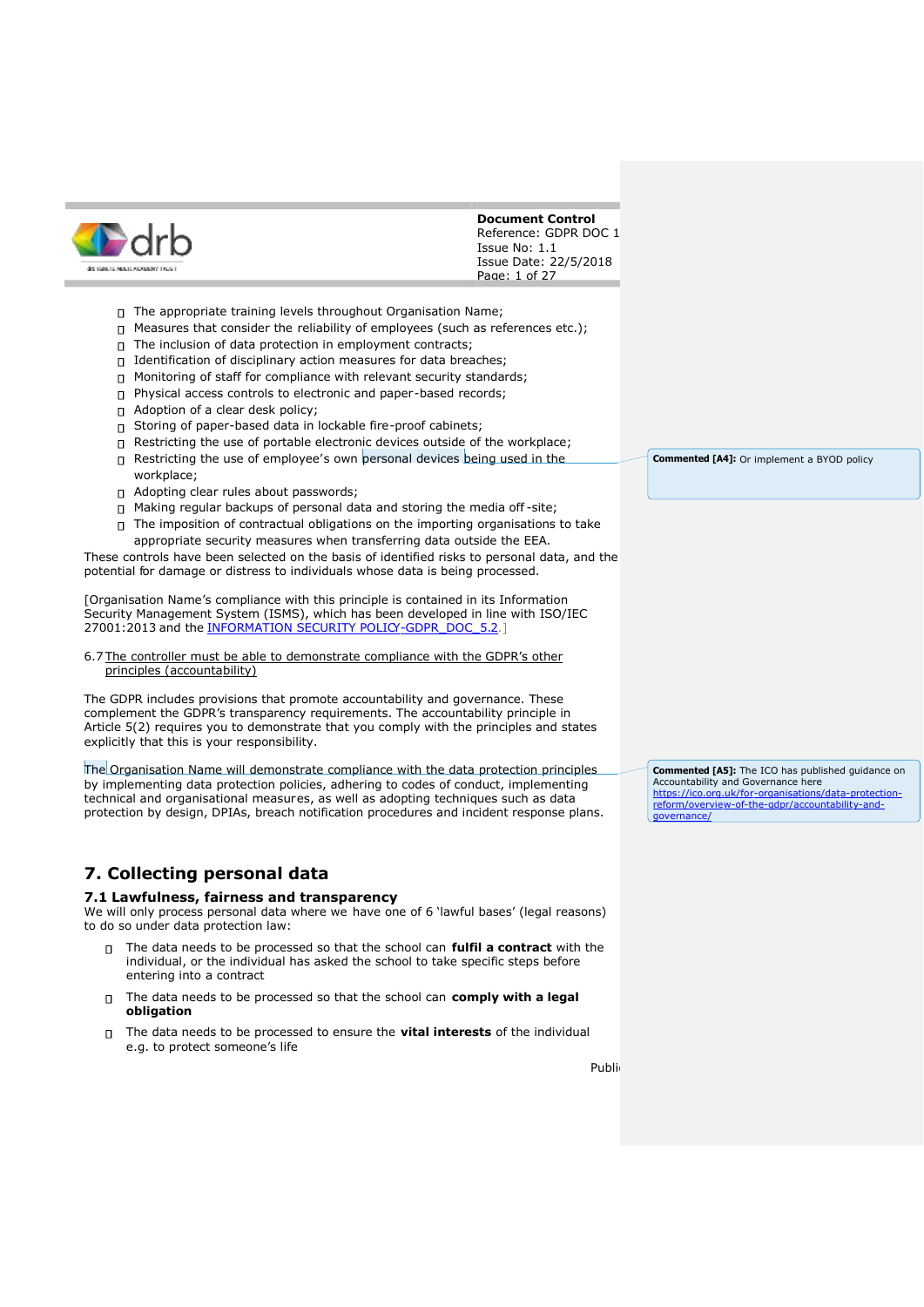

Reference: GDPR DOC 0 Issue No: 1.1 Issue Date: 22/5/2018

Page: 8 of 19

- The data needs to be processed so that the school, as a public authority, can perform a task **in the public interest,** and carry out its official functions
- The data needs to be processed for the **legitimate interests** of the school or a third party (provided the individual's rights and freedoms are not overridden)
- The individual (or their parent/carer when appropriate in the case of a pupil) has freely given clear **consent**

For special categories of personal data, we will also meet one of the special category conditions for processing which are set out in the GDPR and Data Protection Act 2018.

If we offer online services to pupils, such as classroom apps, and we intend to rely on consent as a basis for processing, we will get parental consent (except for online counselling and preventive services).

### **7.2 Limitation, minimisation and accuracy**

We will only collect personal data for specified, explicit and legitimate reasons. We will explain these reasons to the individuals when we first collect their data.

If we want to use personal data for reasons other than those given when we first obtained it, we will inform the individuals concerned before we do so and seek consent where necessary.

Staff must only process personal data where it is necessary in order to do their jobs. When staff no longer need the personal data they hold, they must ensure it is deleted or anonymised. This will be done in accordance with the Trust's [Retention of Records](https://thedrbgroup.sharepoint.com/:w:/g/dimat/EdrHmxxuBO9Kjt4hV2uGaQwBQSFJxC8ghMhlRDZJmCWBrQ?e=YixAEf) [Procedure \(GDPR DOC 2.3\)](https://thedrbgroup.sharepoint.com/:w:/g/dimat/EdrHmxxuBO9Kjt4hV2uGaQwBQSFJxC8ghMhlRDZJmCWBrQ?e=YixAEf) and [Retention of Records Schedule \(GDPR DOC2.3A\).](https://thedrbgroup.sharepoint.com/:w:/g/dimat/ESzkE9yucAtCu30oaL8jJyIB68UVTJsFXXe2UeIUvnyQgQ?e=3eau1u)

# **8. Sharing personal data**

We will not normally share personal data with anyone else, but may do so where:

- There is an issue with a pupil or parent/carer that puts the safety of our staff at risk
- We need to liaise with other agencies we will seek consent as necessary before doing this
- Our suppliers or contractors need data to enable us to provide services to our staff and pupils – for example, IT companies. When doing this, we will:
	- o Only appoint suppliers or contractors which can provide sufficient guarantees that they comply with data protection law
	- o Establish a data sharing agreement with the supplier or contractor, either in the contract or as a standalone agreement, to ensure the fair and lawful processing of any personal data we share
	- o Only share data that the supplier or contractor needs to carry out their service, and information necessary to keep them safe while working with us

We will also share personal data with law enforcement and government bodies where we are legally required to do so, including for:

- The prevention or detection of crime and/or fraud
- The apprehension or prosecution of offenders
- The assessment or collection of tax owed to HMRC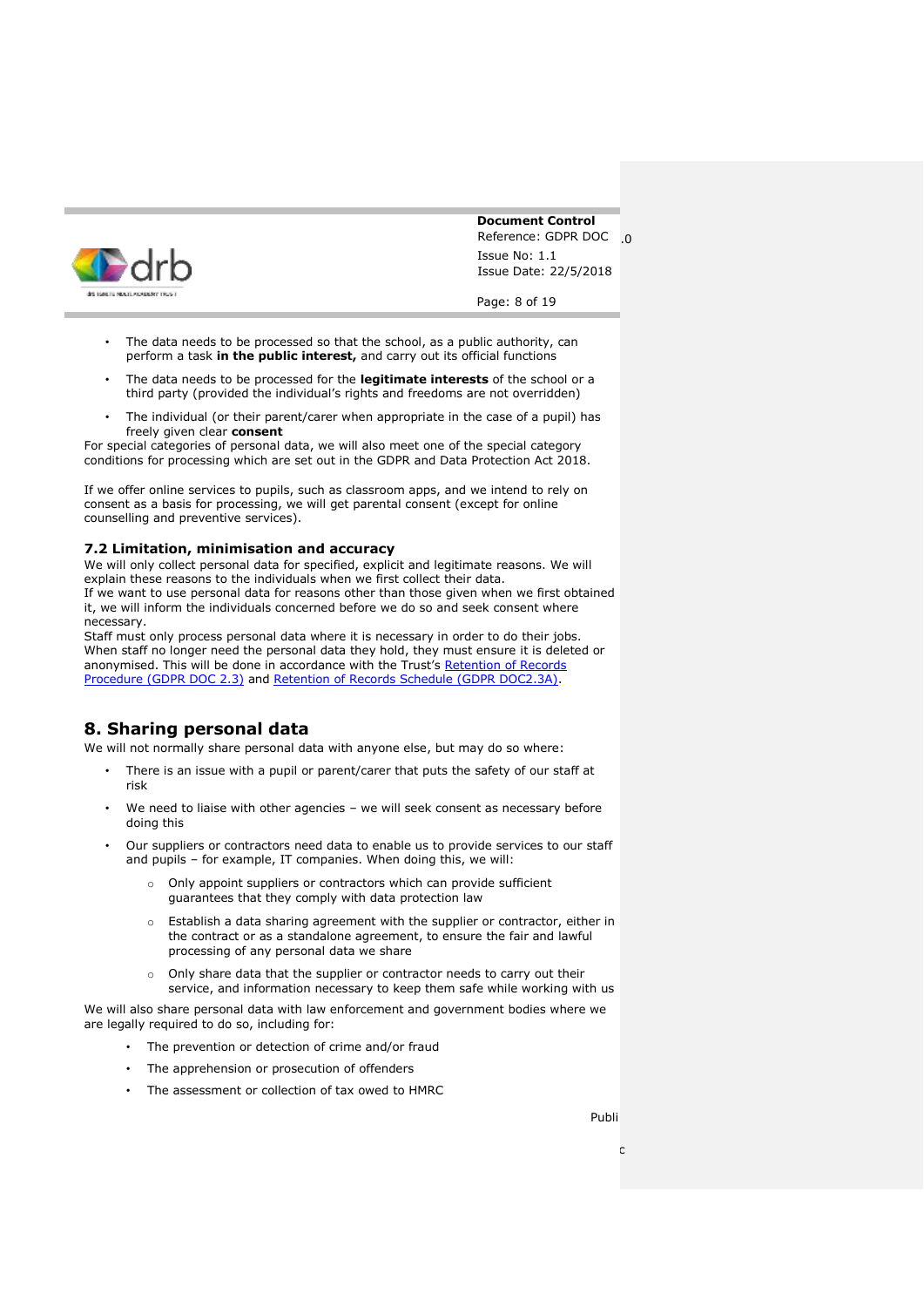

Reference: GDPR DOC 0 Issue No: 1.1 Issue Date: 22/5/2018

Page: 9 of 19

- In connection with legal proceedings
- Where the disclosure is required to satisfy our safeguarding obligations
- Research and statistical purposes, as long as personal data is sufficiently anonymised or consent has been provided

We may also share personal data with emergency services and local authorities to help them to respond to an emergency situation that affects any of our pupils or staff. Where we transfer personal data to a country or territory outside the European Economic Area, we will do so in accordance with data protection law.

# **9. Subject access requests and other rights of individuals**

### **9.1 Subject access requests**

Individuals have a right to make a 'subject access request' to gain access to personal information that the school holds about them. This includes:

- Confirmation that their personal data is being processed
- Access to a copy of the data
- The purposes of the data processing
- The categories of personal data concerned
- Who the data has been, or will be, shared with
- How long the data will be stored for, or if this isn't possible, the criteria used to determine this period
- The source of the data, if not the individual
- Whether any automated decision-making is being applied to their data, and what the significance and consequences of this might be for the individual

Subject access requests must be submitted in writing, either by letter, email or fax to the DPO. They should include:

- Name of individual
- Correspondence address
- Contact number and email address
- Details of the information requested

If staff receive a subject access request they must immediately forward it to the DPO and follow th[e Subject Access Request Procedure \(GDPR DOC 2.2\).](https://thedrbgroup.sharepoint.com/:w:/g/dimat/ES4CHTJeS3dFgKkfsA156qUB0rrMrnhoFcXzMDr9to73sA?e=VPsBdG)

### **9.2 Children and subject access requests**

Personal data about a child belongs to that child, and not the child's parents or carers. For a parent or carer to make a subject access request with respect to their child, the child must either be unable to understand their rights and the implications of a subject access request or have given their consent.

Children below the age of 12 are generally not regarded to be mature enough to understand their rights and the implications of a subject access request. Therefore, most subject access requests from parents or carers of pupils at our school may be granted without the express permission of the pupil. This is not a rule and a pupil's ability to understand their rights will always be judged on a case-by-case basis.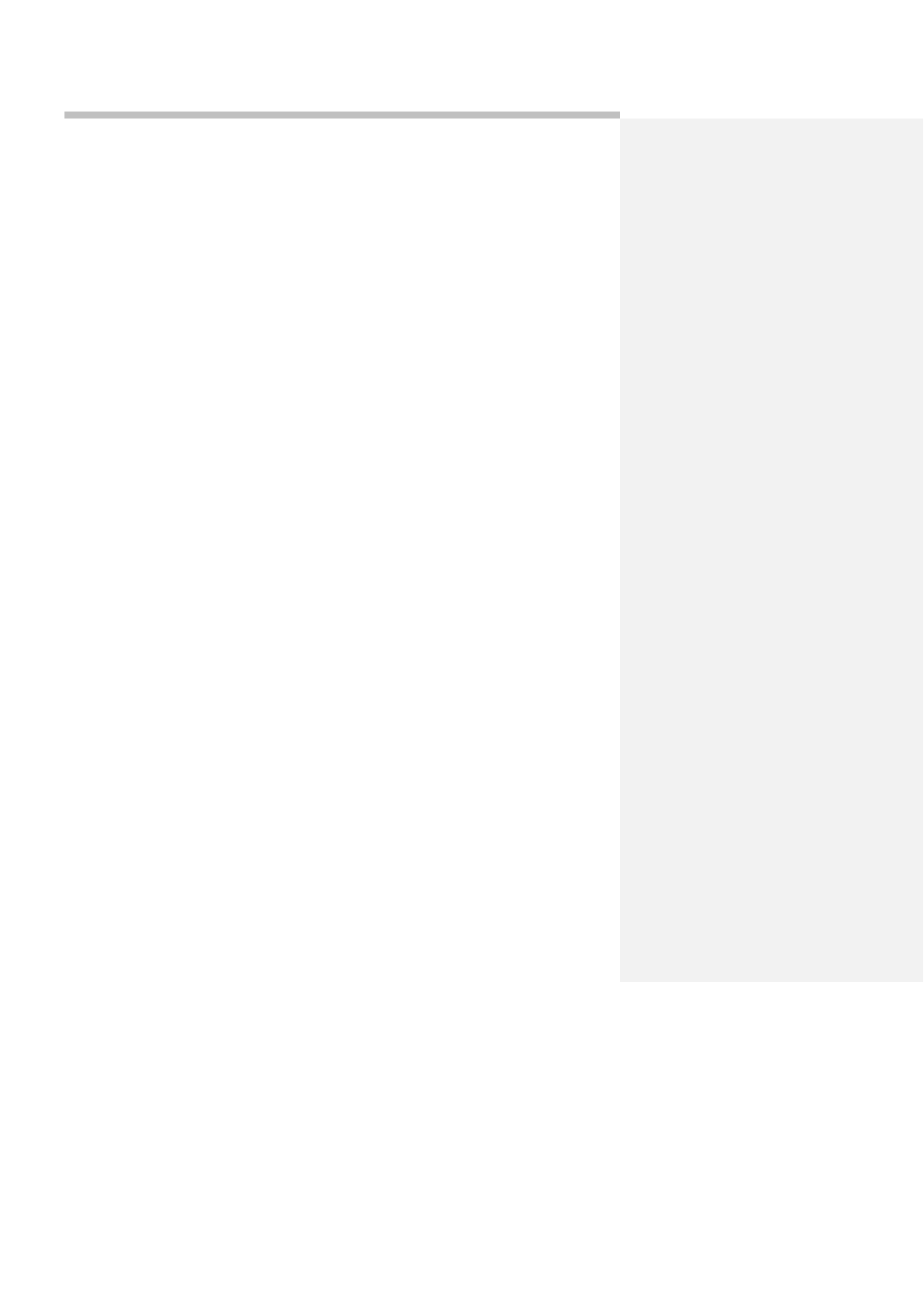

Reference: GDPR DOC 0 Issue No: 1.1 Issue Date: 22/5/2018

Page: 10 of 19

### **9.3 Responding to subject access requests**

When responding to requests, we:

- May ask the individual to provide 2 forms of identification
- May contact the individual via phone to confirm the request was made
- Will respond without delay and within 1 month of receipt of the request
- Will provide the information free of charge
- May tell the individual we will comply within 3 months of receipt of the request, where a request is complex or numerous. We will inform the individual of this within 1 month, and explain why the extension is necessary We

will not disclose information if it:

- Might cause serious harm to the physical or mental health of the pupil or another individual
- Would reveal that the child is at risk of abuse, where the disclosure of that information would not be in the child's best interests
- Is contained in adoption or parental order records
- Is given to a court in proceedings concerning the child

If the request is unfounded or excessive, we may refuse to act on it, or charge a reasonable fee which takes into account administrative costs.

A request will be deemed to be unfounded or excessive if it is repetitive or asks for further copies of the same information.

When we refuse a request, we will tell the individual why, and tell them they have the right to complain to the ICO.

### **9.4 Other data protection rights of the individual**

In addition to the right to make a subject access request (see above), and to receive information when we are collecting their data about how we use and process it (see section 7), individuals also have the right to:

- Withdraw their consent to processing at any time
- Ask us to rectify, erase or restrict processing of their personal data, or object to the processing of it (in certain circumstances)
- Prevent use of their personal data for direct marketing
- Challenge processing which has been justified on the basis of public interest
- Request a copy of agreements under which their personal data is transferred outside of the European Economic Area
- Object to decisions based solely on automated decision making or profiling (decisions taken with no human involvement, that might negatively affect them)
- Prevent processing that is likely to cause damage or distress
- Be notified of a data breach in certain circumstances
- Make a complaint to the ICO
- Ask for their personal data to be transferred to a third party in a structured, commonly used and machine-readable format (in certain circumstances)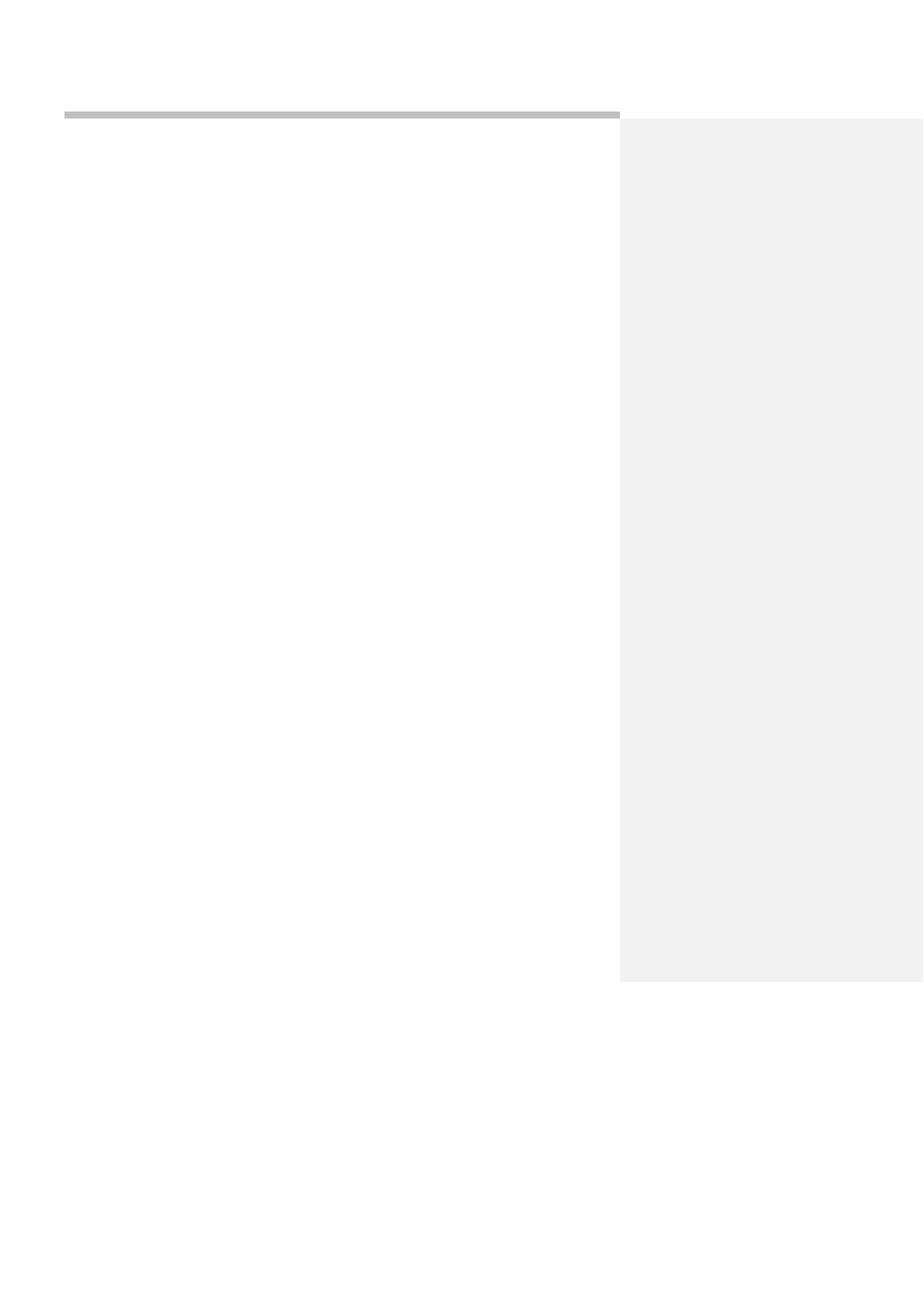

Reference: GDPR DOC 0 **Document Control** Issue No: 1.1 Issue Date: 22/5/2018

Page: 11 of 19

Individuals should submit any request to exercise these rights to the DPO. If staff receive such a request, they must immediately forward it to the DPO.

# **10. Parental requests to see the educational record**

Parents, or those with parental responsibility, have a legal right to free access to their child's educational record (which includes most information about a pupil) within 15 school days of receipt of a written request.

# **11. Biometric recognition systems**

Where we use pupils' biometric data as part of an automated biometric recognition system (for example, pupils use finger prints to receive school dinners instead of paying with cash), we will comply with the requirements of the [Protection of Freedoms Act](https://www.legislation.gov.uk/ukpga/2012/9/section/26) [2012,](https://www.legislation.gov.uk/ukpga/2012/9/section/26) and comply with Article 9 of the GDPR.

Parents/carers will be notified before any biometric recognition system is put in place or before their child first takes part in it. The school will get written consent from at least one parent or carer before we take any biometric data from their child and first process it. Parents/carers and pupils have the right to choose not to use the school's biometric system(s). We will provide alternative means of accessing the relevant services for those pupils. For example, pupils can pay for school dinners in cash at each transaction if they wish.

Parents/carers and pupils can object to participation in the school's biometric recognition system(s), or withdraw consent, at any time, and we will make sure that any relevant data already captured is deleted.

As required by law, if a pupil refuses to participate in, or continue to participate in, the processing of their biometric data, we will not process that data irrespective of any consent given by the pupil's parent(s)/carer(s).

Where staff members or other adults use the school's biometric system(s), we will also obtain their consent before they first take part in it, and provide alternative means of accessing the relevant service if they object. Staff and other adults can also withdraw consent at any time, and the school will delete any relevant data already captured.

# **12. CCTV**

We use CCTV in various locations around the school site to ensure it remains safe. We will adhere to the ICO's [code of practice](https://ico.org.uk/media/for-organisations/documents/1542/cctv-code-of-practice.pdf) for the use of CCTV.

We do not need to ask individuals' permission to use CCTV, but we make it clear where individuals are being recorded. Security cameras are clearly visible and accompanied by prominent signs explaining that CCTV is in use.

Any enquiries about the CCTV system should be directed to the DPO.

c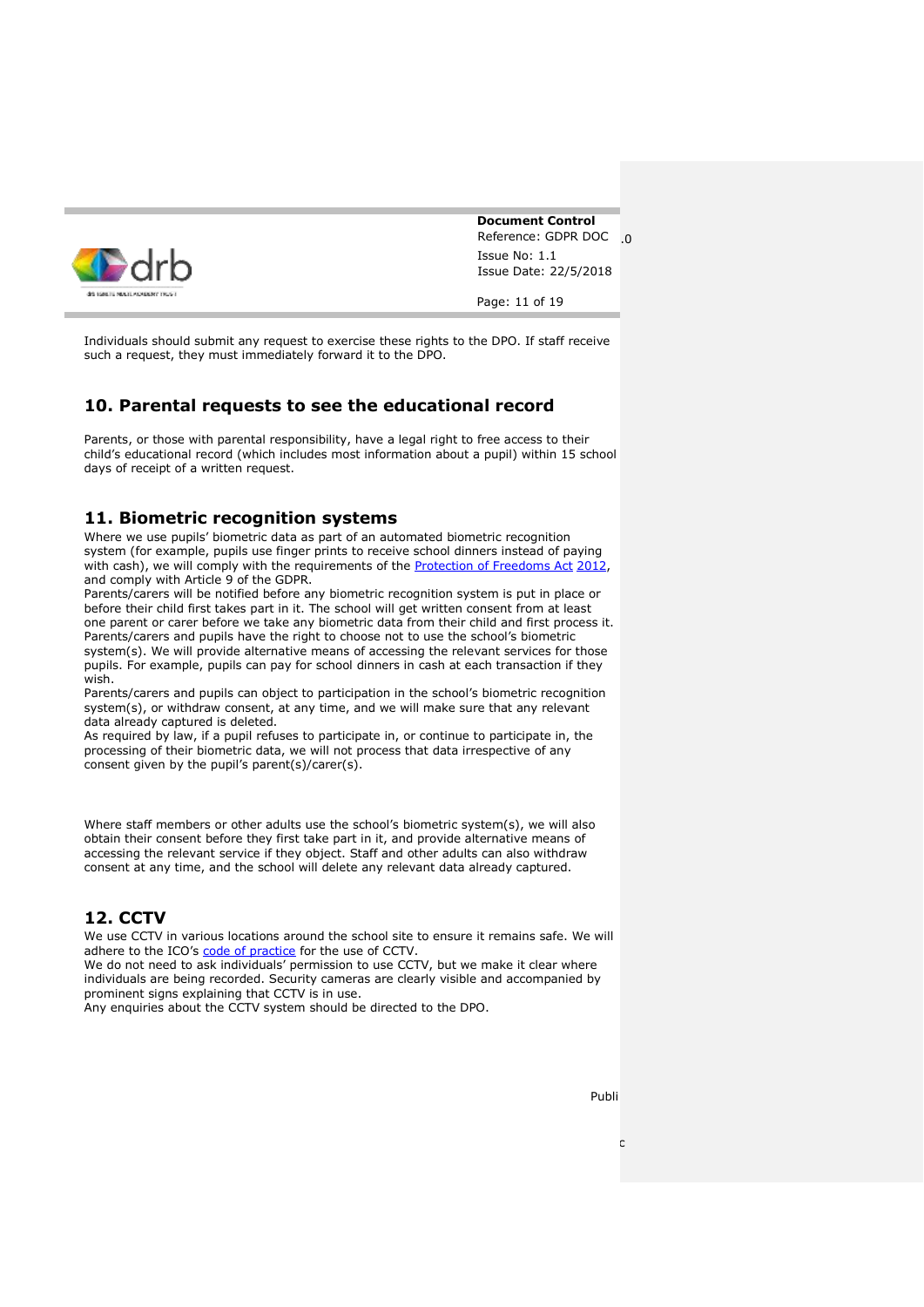

Reference: GDPR DOC 0 Issue No: 1.1 Issue Date: 22/5/2018

Page: 12 of 19

# **13. Photographs and videos**

As part of our school activities, we may take photographs and record images of individuals within our school.

We will obtain written consent from parents/carers for photographs and videos to be taken of their child for communication, marketing and promotional materials. We will clearly explain how the photograph and/or video will be used to both the parent/carer and pupil.

Uses may include:

- Within school on notice boards and in school magazines, brochures, newsletters, etc.
- Outside of school by external agencies such as the school photographer, newspapers, campaigns
- Online on our school website or social media pages

Consent can be refused or withdrawn at any time. If consent is withdrawn, we will delete the photograph or video and not distribute it further.

When using photographs and videos in this way we will not accompany them with any other personal information about the child, to ensure they cannot be identified. See our Child Protection and Safeguarding Policy/ for more information on our use of photographs and videos.

# **14. Data protection by design and default**

We will put measures in place to show that we have integrated data protection into all of our data processing activities, including:

- Appointing a suitably qualified DPO, and ensuring they have the necessary resources to fulfil their duties and maintain their expert knowledge
- Only processing personal data that is necessary for each specific purpose of processing, and always in line with the data protection principles set out in relevant data protection law (see section 6)
- Completing privacy impact assessments where the school's processing of personal data presents a high risk to rights and freedoms of individuals, and when introducing new technologies (the DPO will advise on this process)
- Integrating data protection into internal documents including this policy, any related policies and privacy notices
- Regularly training members of staff on data protection law, this policy, any related policies and any other data protection matters; we will also keep a record of attendance
- Regularly conducting reviews and audits to test our privacy measures and make sure we are compliant
- Maintaining records of our processing activities, including:
	- o For the benefit of data subjects, making available the name and contact details of our school and DPO and all information we are required to share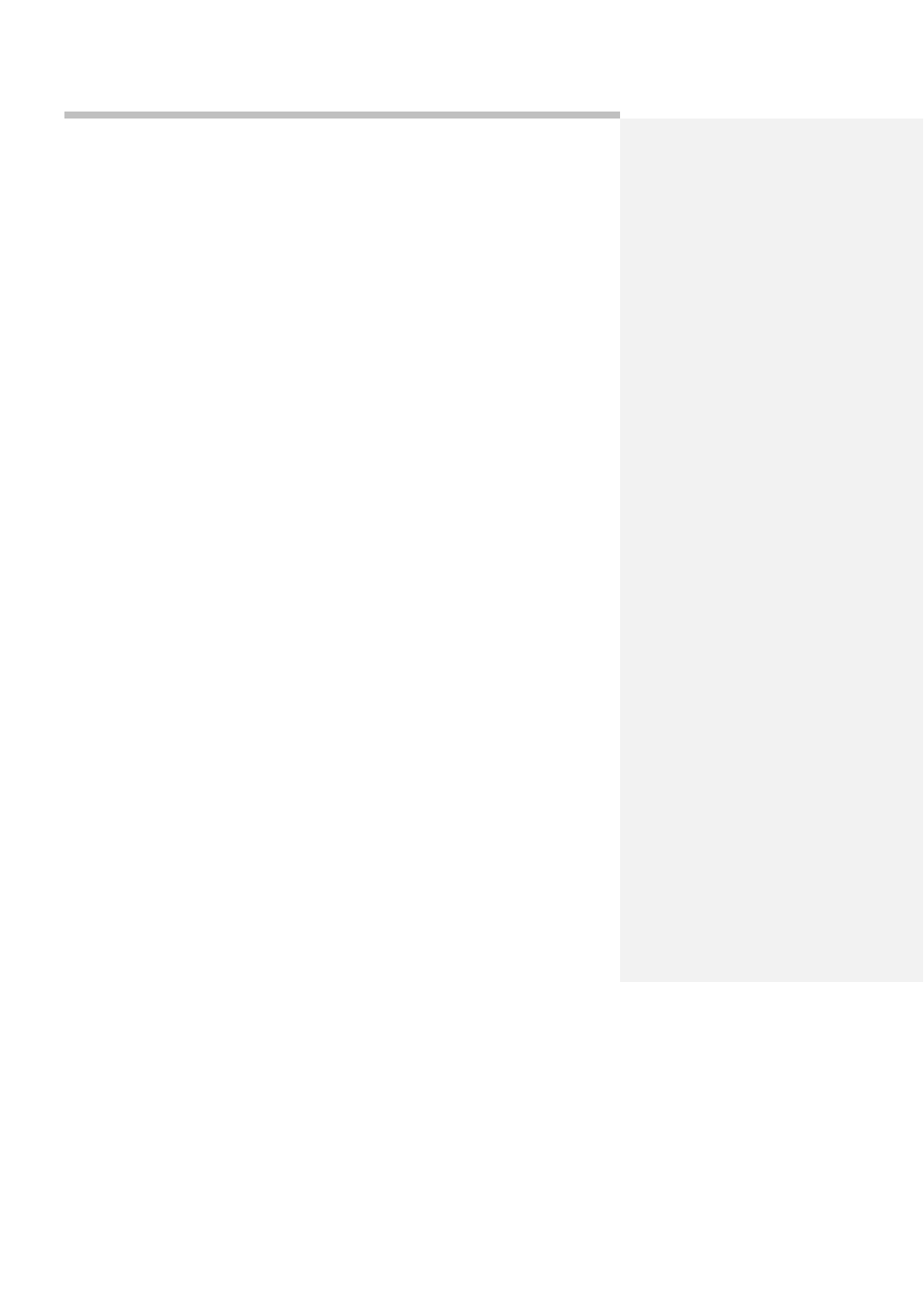

Reference: GDPR DOC 0 **Document Control** Issue No: 1.1 Issue Date: 22/5/2018

Page: 13 of 19

about how we use and process their personal data (via our privacy notices)

o For all personal data that we hold, maintaining an internal record of the type of data, data subject, how and why we are using the data, any thirdparty recipients, how and why we are storing the data, retention periods and how we are keeping the data secure

# **15. Data security and storage of records**

We will protect personal data and keep it safe from unauthorised or unlawful access, alteration, processing or disclosure, and against accidental or unlawful loss, destruction or damage.

In particular:

- Paper-based records and portable electronic devices, such as laptops and hard drives that contain personal data are kept under lock and key when not in use
- Papers containing confidential personal data must not be left on office and classroom desks, on staffroom tables, pinned to notice/display boards, or left anywhere else where there is general access
- Where personal information needs to be taken off site, staff must sign it in and out from the school office
- Passwords that are at least 8 characters long containing letters and numbers are used to access school computers, laptops and other electronic devices. Staff and pupils are reminded to change their passwords at regular intervals
- Encryption software is used to protect all portable devices and removable media, such as laptops and USB devices
- Staff, pupils or governors who store personal information on their personal devices are expected to follow the same security procedures as for school-owned equipment (see our **ACCEPTABLE ICT USE POLICY - [GDPR\\_DOC\\_20.0\)](https://thedrbgroup.sharepoint.com/:w:/g/dimat/EQmsO2y2IItAs-Q4fgwaqRsBiITSi-h_Tr7ugxUFOYIQrg?e=gGSZld)**
- Where we need to share personal data with a third party, we carry out due diligence and take reasonable steps to ensure it is stored securely and adequately protected (see section 8)

# **16. Disposal of records**

Personal data that is no longer needed will be disposed of securely. Personal data that has become inaccurate or out of date will also be disposed of securely, where we cannot or do not need to rectify or update it.

For example, we will shred or incinerate paper-based records, and overwrite or delete electronic files. We may also use a third party to safely dispose of records on the school's behalf. If we do so, we will require the third party to provide sufficient guarantees that it complies with data protection law.

Publi

c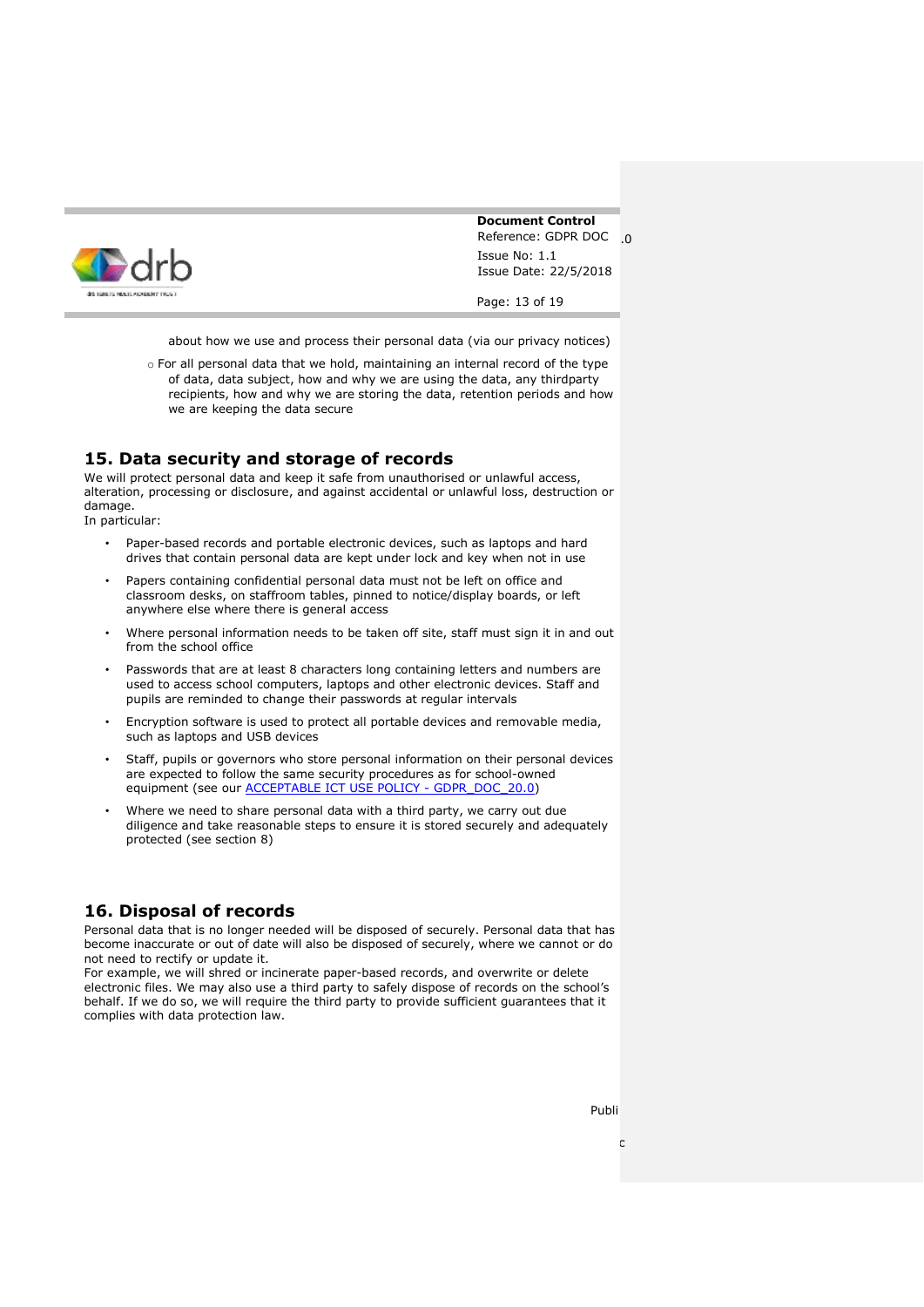

Reference: GDPR DOC 0 Issue No: 1.1 Issue Date: 22/5/2018

Page: 14 of 19

# **17. Personal data breaches**

The school will make all reasonable endeavours to ensure that there are no personal data breaches.

In the unlikely event of a suspected data breach, we will follow the procedure set out in appendix 1.

When appropriate, we will report the data breach to the ICO within 72 hours. Such breaches in a school context may include, but are not limited to:

- A non-anonymised dataset being published on the school website which shows the exam results of pupils eligible for the pupil premium
- Safeguarding information being made available to an unauthorised person
- The theft of a school laptop containing non-encrypted personal data about pupils

# **18. Training**

All staff and governors are provided with data protection training as part of their induction process.

Data protection will also form part of continuing professional development, where changes to legislation, guidance or the school's processes make it necessary.

# **19. Monitoring arrangements**

The DPO is responsible for monitoring and reviewing this policy. This policy will be reviewed and updated if necessary when the Data Protection Bill receives royal assent and becomes law (as the Data Protection Act 2018) – if any changes are made to the bill that affect our school's practice. Otherwise, or from then on, this policy will be reviewed **every 2 years** and shared with the full governing board.

# **20. Publication of Information**

All public authorities, including schools, are required under the Freedom of Information Act to adopt a publication scheme that has been approved by the Information Commissioner**.** 

There is currently one approved model publication scheme, which has been produced by the Information Commissioner's Office (ICO).

Schools must adopt the ICO's model scheme and make it publicly available, for example by linking to it on their websites.

[https://ico.org.uk/media/for-organisations/documents/1153/model-publicationscheme.pdf](https://ico.org.uk/media/for-organisations/documents/1153/model-publication-scheme.pdf)

# **21. Links with other policies**

This data protection policy is linked to:

• Freedom of information publication scheme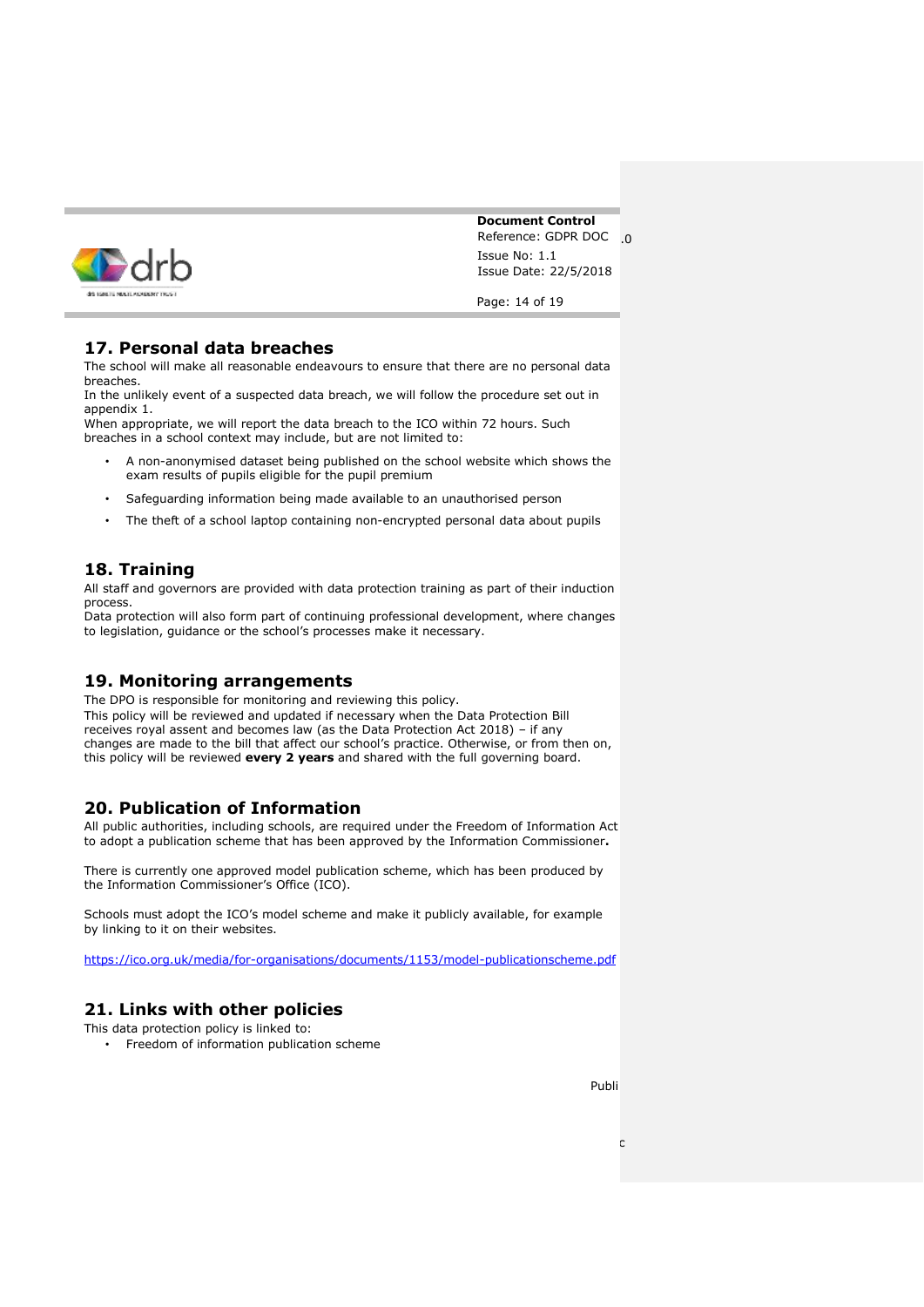

**Document Control** Reference: GDPR DOC 1.0 Issue No: 1.1 Issue Date: 22/5/2018 Page: 15 of 19

- [o](https://ico.org.uk/media/for-organisations/documents/1153/model-publication-scheme.pdf) [https://ico.org.uk/media/for-organisations/documents/1153/model](https://ico.org.uk/media/for-organisations/documents/1153/model-publication-scheme.pdf)[publication-scheme.pdf](https://ico.org.uk/media/for-organisations/documents/1153/model-publication-scheme.pdf)
- D [ACCEPTABLE ICT USE POLICY](https://thedrbgroup.sharepoint.com/:w:/g/dimat/EQmsO2y2IItAs-Q4fgwaqRsBiITSi-h_Tr7ugxUFOYIQrg?e=gGSZld) [-](https://thedrbgroup.sharepoint.com/:w:/g/dimat/EQmsO2y2IItAs-Q4fgwaqRsBiITSi-h_Tr7ugxUFOYIQrg?e=gGSZld) [GDPR\\_DOC\\_20.0](https://thedrbgroup.sharepoint.com/:w:/g/dimat/EQmsO2y2IItAs-Q4fgwaqRsBiITSi-h_Tr7ugxUFOYIQrg?e=gGSZld)
- II [INFORMATION SECURITY POLICY](https://thedrbgroup.sharepoint.com/:w:/g/dimat/EeWndVpxEYlAtS9EPKWUQrABola7D9a6NRleHLci7evX_A?e=YAK6vp) [–](https://thedrbgroup.sharepoint.com/:w:/g/dimat/EeWndVpxEYlAtS9EPKWUQrABola7D9a6NRleHLci7evX_A?e=YAK6vp) GDPR DOC 5.2
- [USER ACCESS MANAGEMENT \(TIER 2\)](https://thedrbgroup.sharepoint.com/:w:/g/dimat/EUE7XEVjt31Krkc1fiBxl_EBLew3T9F-gFLU9mN13A7OJA?e=Jfb1lm) [-](https://thedrbgroup.sharepoint.com/:w:/g/dimat/EUE7XEVjt31Krkc1fiBxl_EBLew3T9F-gFLU9mN13A7OJA?e=Jfb1lm) GDPR-C DOC 9.2.3
- [PASSWORD POLICY (TIER 2) [-](https://thedrbgroup.sharepoint.com/:w:/g/dimat/EWzF9z6Z8dlDkv_jSCcwUPIBdudLTlV2EkmhjbHz_3zpzg?e=9Ci26Y) [GDPR-C\\_DOC\\_9.2.4](https://thedrbgroup.sharepoint.com/:w:/g/dimat/EWzF9z6Z8dlDkv_jSCcwUPIBdudLTlV2EkmhjbHz_3zpzg?e=9Ci26Y)
- [ICO CCTV Code of Practice](https://ico.org.uk/media/for-organisations/documents/1542/cctv-code-of-practice.pdf)
- **[ICO Guidance on Personal Data Breaches](https://ico.org.uk/for-organisations/guide-to-the-general-data-protection-regulation-gdpr/personal-data-breaches/)**

**Commented [A6]:** If you haven't already considered ISO 27001, you should – the 6<sup>th</sup> principle (Integrity and Confidentiality) of the GDPR requires appropriate measures to be taken and ISO27001 certification is the best way of demonstrating that you have done this.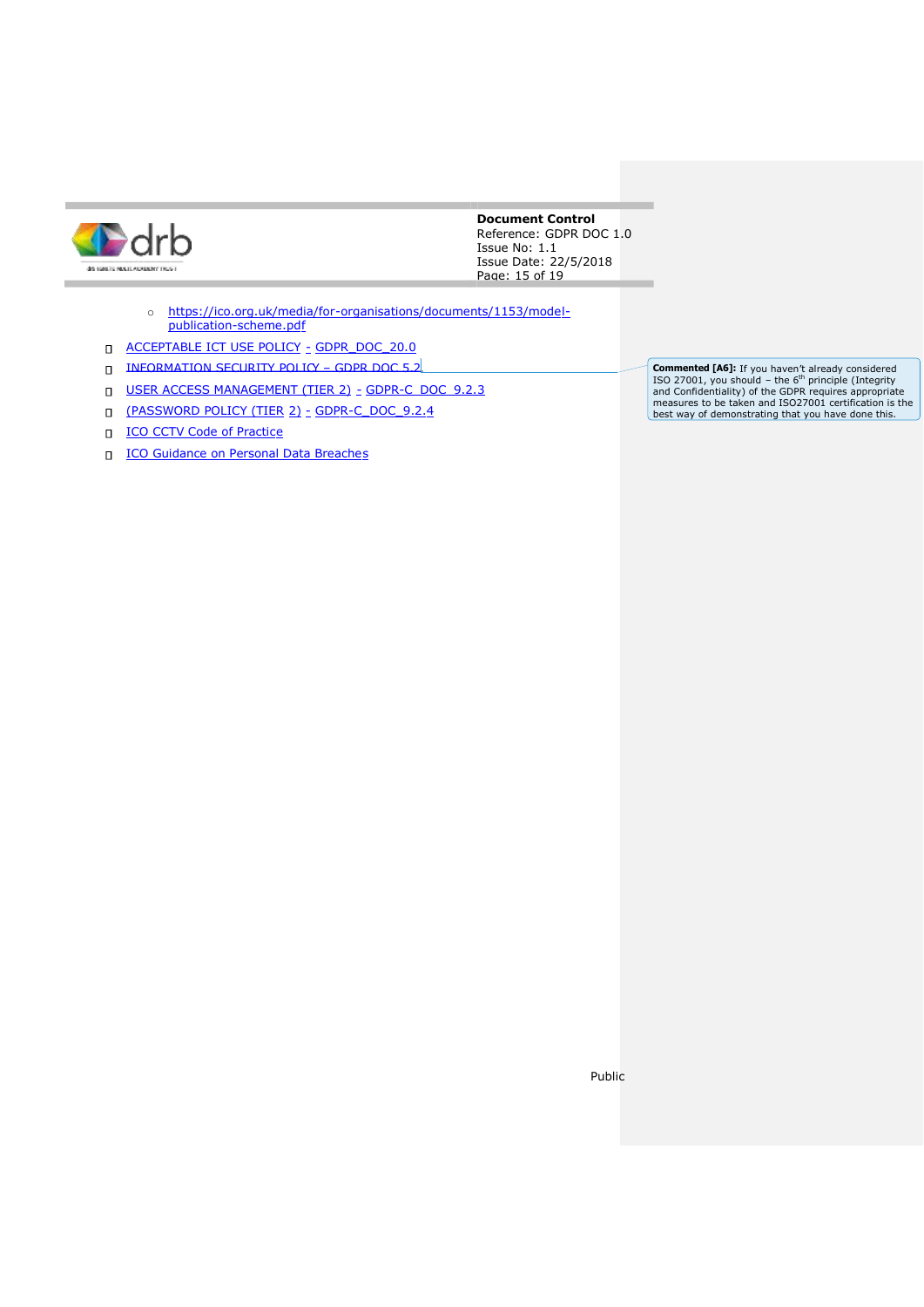

Page: 16 of 19

Reference: GDPR DOC 0 Issue No: 1.1 Issue Date: 22/5/2018

• Appendix 1: Personal data breach procedure

This procedure is based on [guidance on personal data breaches](https://ico.org.uk/for-organisations/guide-to-the-general-data-protection-regulation-gdpr/personal-data-breaches/) produced by the ICO.

- On finding or causing a breach, or potential breach, the staff member or data processor must immediately notify the DPO
- The DPO will investigate the report and determine whether a breach has occurred. To decide, the DPO will consider whether personal data has been accidentally or unlawfully:
	- o Lost o Stolen o Destroyed o Altered
	- o Disclosed or made available where it should not have been
	- o Made available to unauthorised people
- The DPO will alert the headteacher and the chair of governors
- The DPO will make all reasonable efforts to contain and minimise the impact of the breach, assisted by relevant staff members or data processors where necessary. (Actions relevant to specific data types are set out at the end of this procedure)
- The DPO will assess the potential consequences, based on how serious they are, and how likely they are to happen
- The DPO will work out whether the breach must be reported to the ICO. This must be judged on a case-by-case basis. To decide, the DPO will consider whether the breach is likely to negatively affect people's rights and freedoms, and cause them any physical, material or non-material damage (e.g. emotional distress), including through:
	- $\circ$  Loss of control over their data  $\circ$  Discrimination  $\circ$  Identify
	- theft or fraud o Financial loss

o Unauthorised reversal of pseudonymisation (for example,

key-coding)  $\circ$  Damage to reputation  $\circ$  Loss of confidentiality

- Any other significant economic or social disadvantage to
- the individual(s) concerned

If it's likely that there will be a risk to people's rights and freedoms, the DPO must notify the ICO.

- The DPO will document the decision (either way), in case it is challenged at a later date by the ICO or an individual affected by the breach. Documented decisions are stored in GDPRIS and/or the **INTERNAL BREACH REGISTER (TIER 4)** [-](https://thedrbgroup.sharepoint.com/:x:/g/dimat/EZHw6d8ImQpMmQ9giv--qfMBQdbXxqwRZcFfOWV9u1kALw?e=y2Hn7T) [GDPR\\_REC\\_4.5](https://thedrbgroup.sharepoint.com/:x:/g/dimat/EZHw6d8ImQpMmQ9giv--qfMBQdbXxqwRZcFfOWV9u1kALw?e=y2Hn7T)
- Where the ICO must be notified, the DPO will do this via the ['report a breach'](https://ico.org.uk/for-organisations/report-a-breach/) page [of the ICO website](https://ico.org.uk/for-organisations/report-a-breach/) within 72 hours. As required, the DPO will set out:

Publi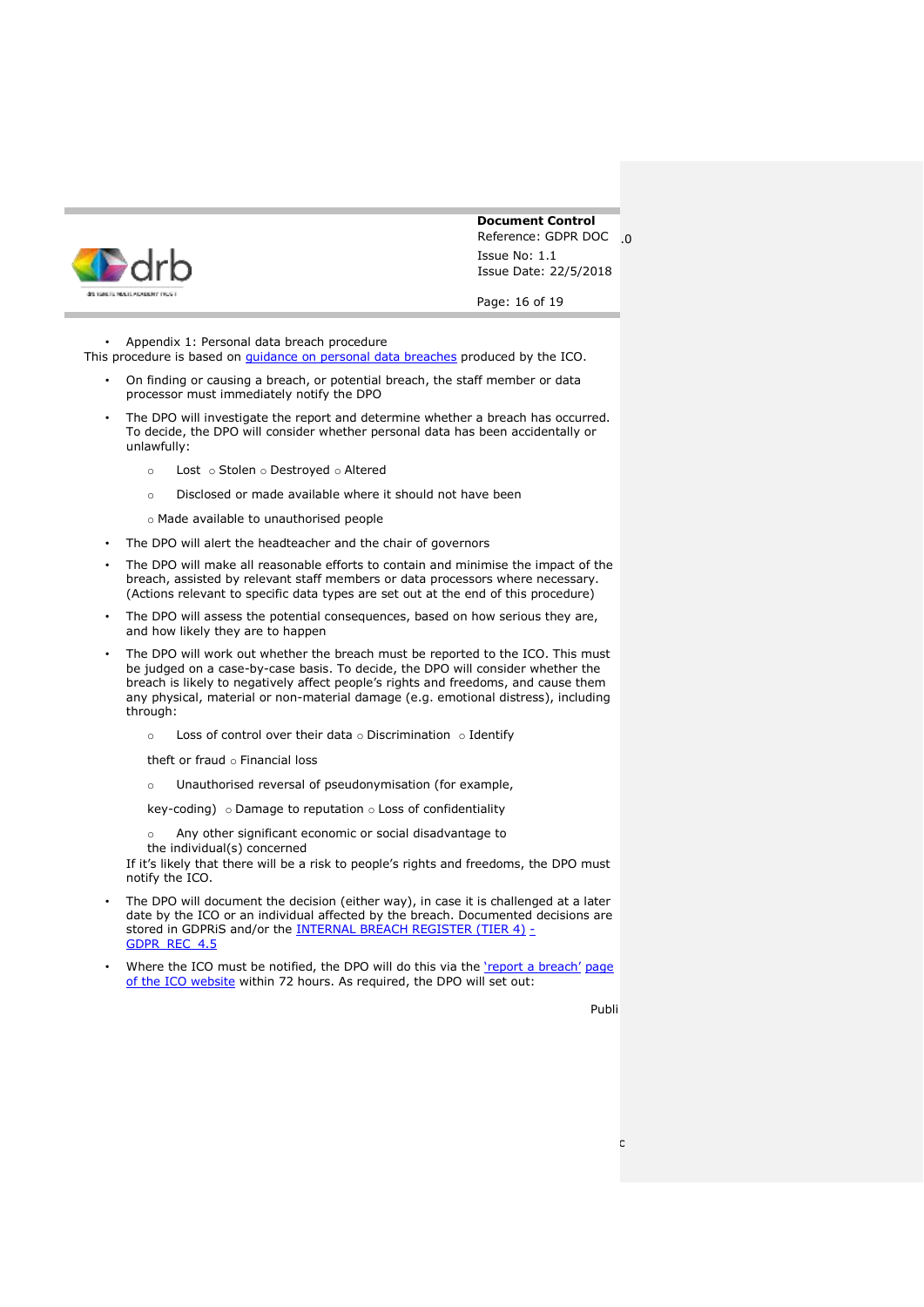

Reference: GDPR DOC 0 Issue No: 1.1 Issue Date: 22/5/2018

Page: 17 of 19

- o A description of the nature of the personal data breach including, where possible:
	- The categories and approximate number of individuals concerned
	- The categories and approximate number of personal data records concerned
- o The name and contact details of the DPO
- $\circ$  A description of the likely consequences of the personal data breach  $\circ$  A description of the measures that have been, or will be taken, to deal with the breach and mitigate any possible adverse effects on the individual(s) concerned
- If all the above details are not yet known, the DPO will report as much as they can within 72 hours. The report will explain that there is a delay, the reasons why, and when the DPO expects to have further information. The DPO will submit the remaining information as soon as possible
- The DPO will also assess the risk to individuals, again based on the severity and likelihood of potential or actual impact. If the risk is high, the DPO will promptly inform, in writing, all individuals whose personal data has been breached. This notification will set out:
	- o The name and contact details of the DPO
	- $\circ$  A description of the likely consequences of the personal data breach  $\circ$  A
	- description of the measures that have been, or will be, taken to deal with the data breach and mitigate any possible adverse effects on the individual(s) concerned
- The DPO will notify any relevant third parties who can help mitigate the loss to individuals – for example, the police, insurers, banks or credit card companies
- The DPO will document each breach, irrespective of whether it is reported to the ICO. For each breach, this record will include the:
	- o Facts and cause o Effects
	- o Action taken to contain it and ensure it does not happen again (such as establishing more robust processes or providing further training for individuals)

Records of all breaches will be stored in our GDPRiS Online Management System which is fully GDPR compliant and/or the **INTERNAL BREACH REGISTER (TIER 4) -**[GDPR\\_REC\\_4.5](https://thedrbgroup.sharepoint.com/:x:/g/dimat/EZHw6d8ImQpMmQ9giv--qfMBQdbXxqwRZcFfOWV9u1kALw?e=y2Hn7T)

• The DPO and headteacher will meet to review what happened and how it can be stopped from happening again. This meeting will happen as soon as reasonably possible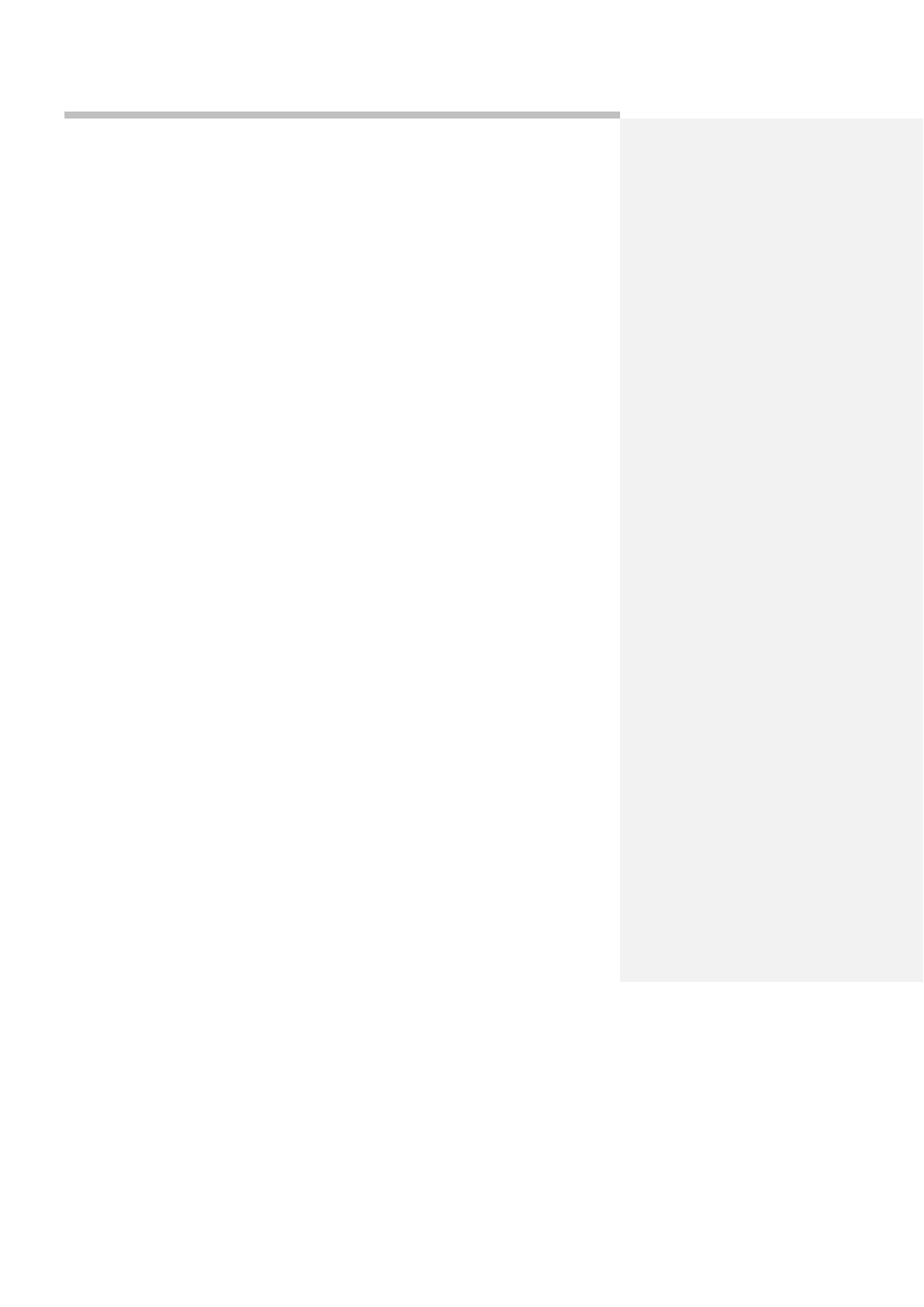

Reference: GDPR DOC 0 **Document Control**

Issue No: 1.1 Issue Date: 22/5/2018

Page: 18 of 19

### **Actions to minimise the impact of data breaches**

We will take the actions set out below to mitigate the impact of different types of data breach, focusing especially on breaches involving particularly risky or sensitive information. We will review the effectiveness of these actions and amend them as necessary after any data breach.

#### **Sensitive information being disclosed via email (including safeguarding records)**

- If special category data (sensitive information) is accidentally made available via email to unauthorised individuals, the sender must attempt to recall the email as soon as they become aware of the error
- Members of staff who receive personal data sent in error must alert the sender and the DPO as soon as they become aware of the error
- If the sender is unavailable or cannot recall the email for any reason, the DPO will ask the ICT department to recall it
- In any cases where the recall is unsuccessful, the DPO will contact the relevant unauthorised individuals who received the email, explain that the information was sent in error, and request that those individuals delete the information and do not share, publish, save or replicate it in any way
- The DPO will ensure we receive a written response from all the individuals who received the data, confirming that they have complied with this request
- The DPO will carry out an internet search to check that the information has not been made public; if it has, we will contact the publisher/website owner or administrator to request that the information is removed from their website and deleted
- If the sensitive/special category information/data was sent via an encrypted email solution, the encryption will be changed so that access to the email is revoked.
- If Details of pupil premium interventions for named children are inadvertently published on the school website, the webpage in question will be updated without undue delay
- If non-anonymised pupil exam results or staff pay information were shared with governors, the DPO will be ask the governors to return it
- A school laptop, smart phone or tablet containing non-encrypted sensitive personal data being stolen or hacked the IT team will be informed without undue delay and instructed to remotely wipe the laptop of all data
- If the school uses a cashless payment provider and it has been hacked resulting in parents' financial details stolen, the DPO in communicate this breach to all affected subjects and instruct them to inform their bank, credit card provider to block access to the affected bank account or credit/debit card